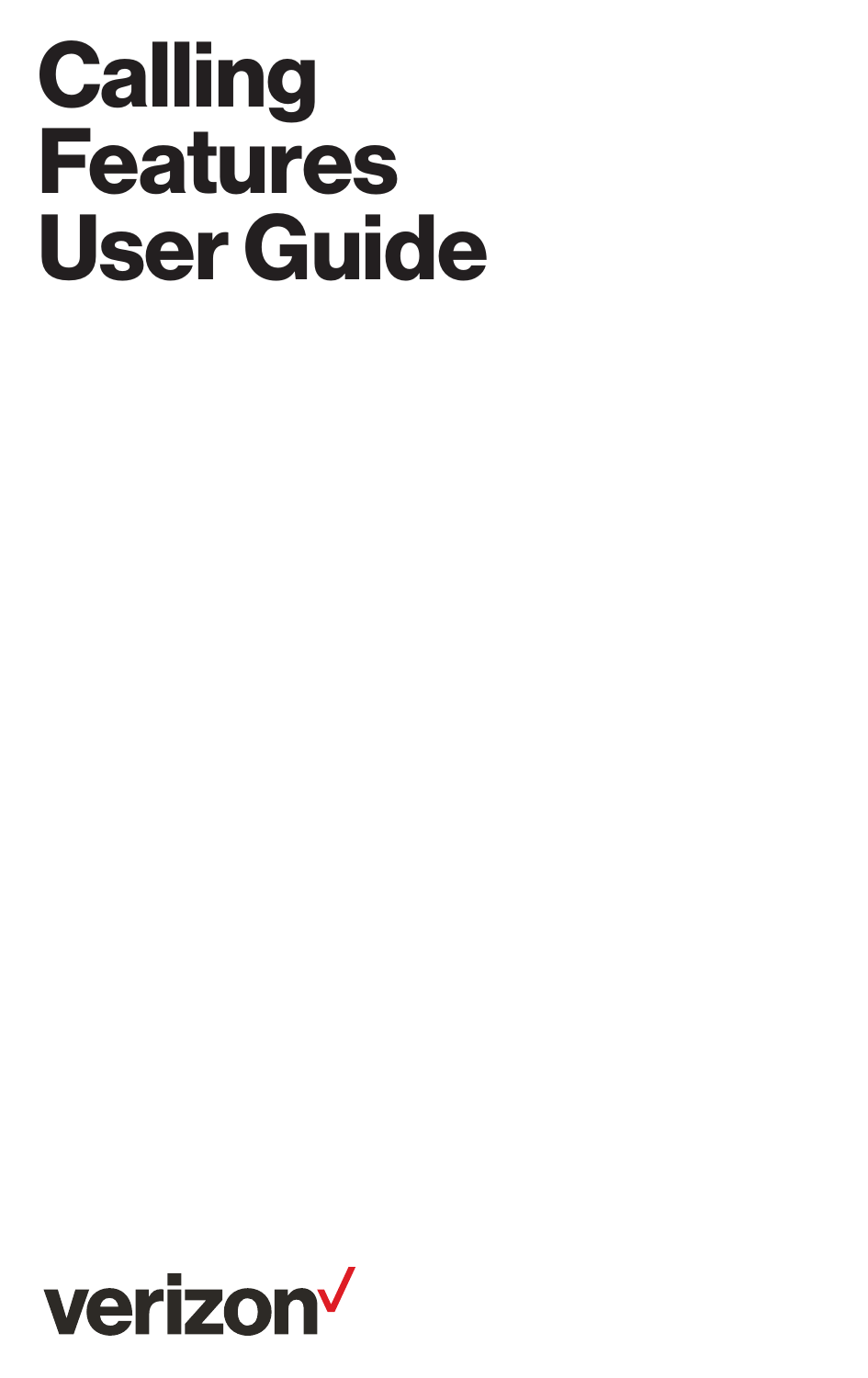### **Table of Contents**

| Before you Begin                              | 2              |
|-----------------------------------------------|----------------|
| *69                                           | $2 - 3$        |
| <b>Additional Lines</b>                       | 4              |
| Anonymous Call Rejection/Anonymous Call Block | 4              |
| <b>Busy Redial</b>                            | 5              |
| <b>Call Block</b>                             | 6              |
| Call Forwarding                               | $\overline{7}$ |
| Call Forwarding Busy Line/Don't Answer        | $8 - 9$        |
| <b>Call Gate</b>                              | $9 - 10$       |
| Call Intercept                                | $11 - 14$      |
| Call Trace                                    | $15 - 16$      |
| Call Waiting and Cancel Call Waiting          | $16 - 17$      |
| Caller ID                                     | $17 - 18$      |
| Call Waiting ID                               | 18             |
| <b>Call Waiting ID Deluxe</b>                 | $18 - 19$      |
| <b>Distinctive Ring</b>                       | 19             |
| Do Not Disturb                                | $20 - 21$      |
| Home Intercom                                 | 22             |
| Intercom Extra                                | $22 - 24$      |
| Selective Blocking                            | 24             |
| <b>Complete Blocking</b>                      | $24 - 25$      |
| <b>Priority Call</b>                          | $25 - 26$      |
| Select Call Forwarding                        | $26 - 27$      |
| <b>Speed Dialing</b>                          | $27 - 29$      |
| Three-Way Calling                             | $29 - 30$      |
| <b>Ultra Forward</b>                          | $30 - 31$      |
| Quick Reference Guide                         | 32             |

Note: Some calling services described in this guide may not be available in your area, and the availability of current services and features is subject to change. To determine if a particular calling service is available, please call your local Verizon Business Office or visit verizon.com.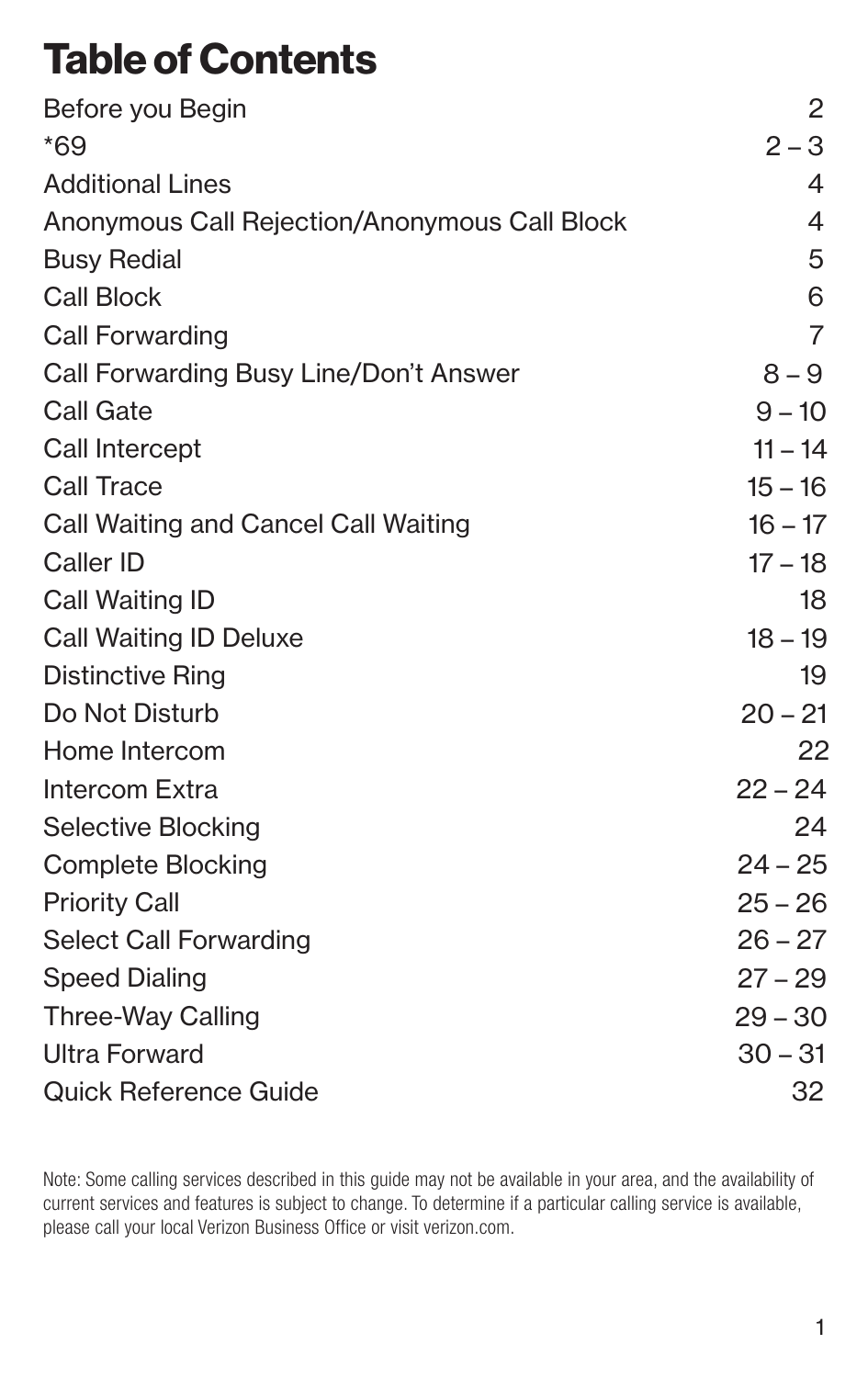# **Before you Begin**

#### **Here are a few tips to assist you in using this guide**

- The touch call/touch-tone pad is the numbered push button pad you use to dial.
- With some calling services, you will be instructed to press either the star key  $\bullet$  or the pound key  $\bullet$ . These keys are located to the left and right of the zero key **0** on your touch call/touch-tone pad.
- When using a rotary phone, dial 1.1 instead of pressing  $\Omega$  and wait four seconds instead of pressing  $\bigcirc$ . For example, if the instructions say "press  $\bigcirc$  **0**  $\bigcirc$ ," you should dial 7.0, and wait four seconds.
- The button that disconnects your call when you hang up the telephone is called the switchhook. When the instructions read "press and release the switchhook," press the switchhook down for only one second—about the time it takes to say "one thousand and one." Then release it.
- If your phone has a "FLASH" button, you can use it instead of the switchhook.
- If your telephone has a pulse/tone switch and you subscribe to touch call/touch-tone service, place the switch on tone. If you have rotary dial service, place the switch on pulse.

### **Other important tips**

- Some cordless phones and novelty phones are not compatible with calling services that require distinctive ringing.
- Rates are subject to change without notice.
- Forwarded calls are subject to local or toll charges. If your line is toll restricted, you cannot forward calls to a toll number.

### **\*69**

Do you want to get information about and/or automatically return the last call you received? Use \*69. It's a fast and convenient way to get information about the last call you received—even if you didn't answer it.

### **To use \*69**

You can use \*69 whether you are a subscriber or not. \*69 is available for a monthly subscription fee or a per-activation charge in specially equipped areas.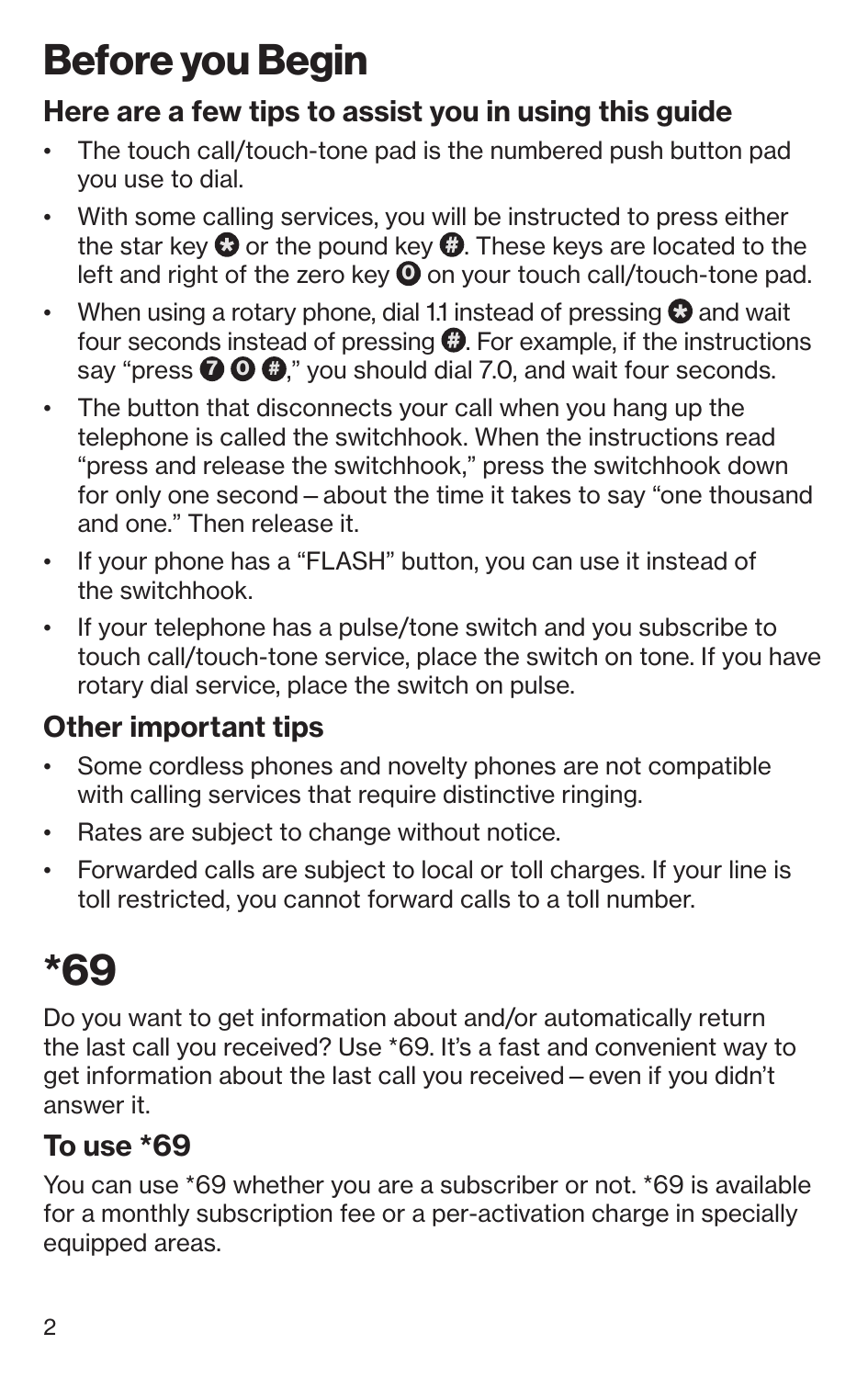### **To get information about your last call:**

- 1. Lift your phone's receiver and listen for the dial tone.
- 2. Press **6 9** (Rotary dial 1.1.6.9.)
- 3. Follow the voice prompts through the remaining steps of \*69 use.

If the call is returned and the number is busy, hang up and \*69 will redial the busy number for up to 30 minutes. You will hear a distinctive ringing pattern when the number is available. To cancel the call when the line is busy:

- 1. Lift your phone's receiver and listen for the dial tone.
- 2. Press **8 9** . (Rotary dial 1.1.8.9.)

### **Service limitations**

- 1. \*69 cannot announce a telephone number for all incoming calls. For example, \*69 cannot announce a number for calls marked private by the calling party or when the number is not available from the network.
- 2. \*69 cannot return all calls automatically. For example, calls placed from cellular phones or lines equipped with ISDN or PBX service cannot be returned. In some cases, however, you can return the call manually using the announced number.
- 3. When a number is announced, it does not always identify the party who placed the call and cannot always be used to return the call automatically or manually.
- 4. Depending on the state and the type of office equipment involved. you will receive an announcement informing you that a call was marked private by the calling party, but will not be able to automatically return the call.

### **Charging**

- 1. If you are using \*69 on a per-activation basis, you will be charged upon announcement of the telephone number or information associated with the last incoming call.
- 2. The charge applies regardless of whether you attempt to return the call by dialing "1" or whether the announced number identifies the calling party or can be used to return the call.
- 3. For incoming calls marked private, in some states you will be charged for the information that the call was marked private.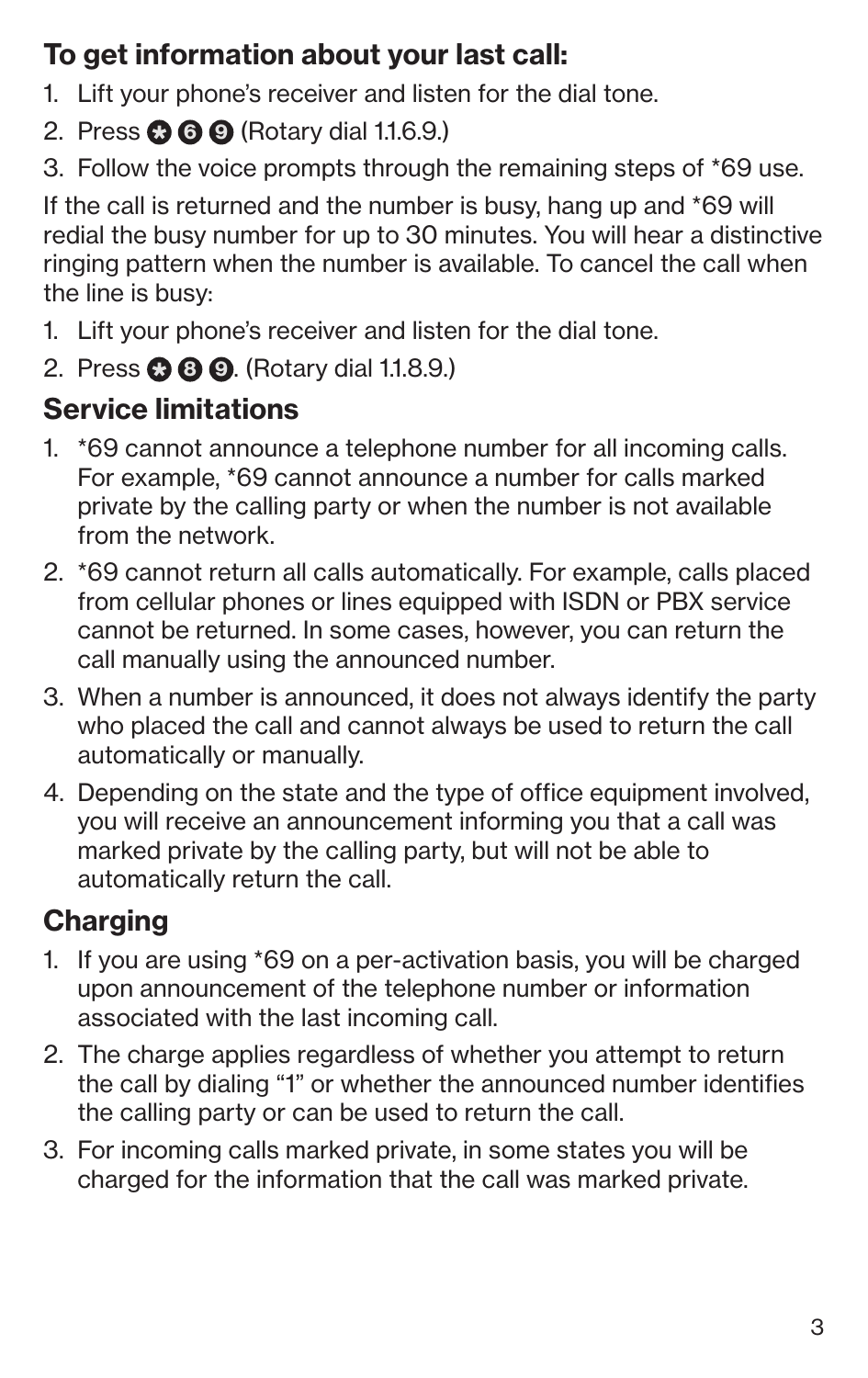# **Additional Lines**

Additional lines can be used for business, faxing, internet or as an additional way to stay in touch. To install an additional line, please call your local Verizon Business Office.

### **Anonymous Call Rejection/Anonymous Call Block**

Note: This feature is not available in NC.

If you have Caller ID, Anonymous Call Rejection/Anonymous Call Block allows you to reject calls from people who have blocked the display of their telephone numbers and caller information. When an anonymous caller tries to reach you, they'll hear a message that instructs them to hang up, remove their blocking and call again.

#### **To activate Anonymous Call Rejection/Anonymous Call Block**

- 1. Lift the handset and listen for a dial tone.
- 2. Press **7 7** . (Rotary dial 1.1.7.7.)
- 3. A recording or confirmation tone will tell you that your Anonymous Call Rejection/Anonymous Call Block is on.

#### **To cancel Anonymous Call Rejection/Anonymous Call Block**

- 1. Lift the handset and listen for a dial tone.
- 2. Press **8 7** . (Rotary dial 1.1.8.7.)
- 3. A recording or confirmation tone will tell you that your Anonymous Call Rejection/Anonymous Call Block is off.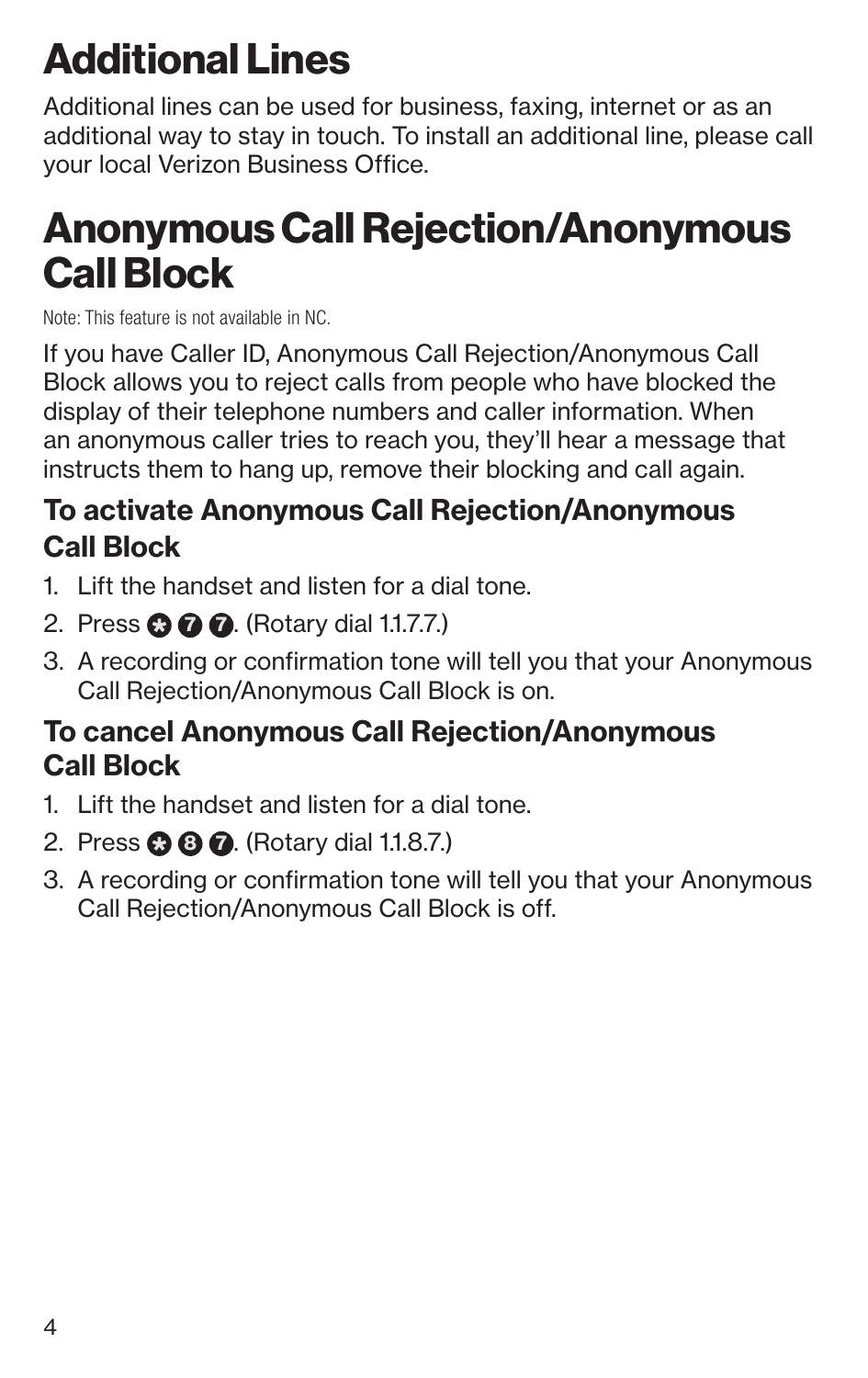# **Busy Redial**

Busy Redial automatically redials the last local telephone number you called for up to 30 minutes, leaving you free to do other things.

### **To activate Busy Redial**

- 1. Lift the handset and listen for a dial tone.
- 2. Press **6 6** . (Rotary dial 1.1.6.6.)
- 3. You will hear two normal ringing tones or an announcement. If the called number is still busy, a voice recording will tell you that your call is next in line.
- 4. Hang up.
- 5. When the number you called is no longer busy, your telephone will ring with a series of short-short-long rings.
- 6. Lift the handset and the call will be connected. You will hear normal ringing tones.

### **To cancel Busy Redial**

- 1. Lift the handset and listen for a dial tone.
- 2. Press **8 6** . (Rotary dial 1.1.8.6.)

- When you use Busy Redial, you can still make other calls. When your line and the one you are trying to reach are both free, your phone will signal you with a special ring.
- Busy Redial is automatically canceled after 30 minutes, even if the call has not been completed.
- You can use Busy Redial to call back more than one number at a time. Canceling Busy Redial will cancel all the numbers you're trying to reach.
- Busy Redial is offered in some areas on a "pay-per-use" basis. Rates vary by state.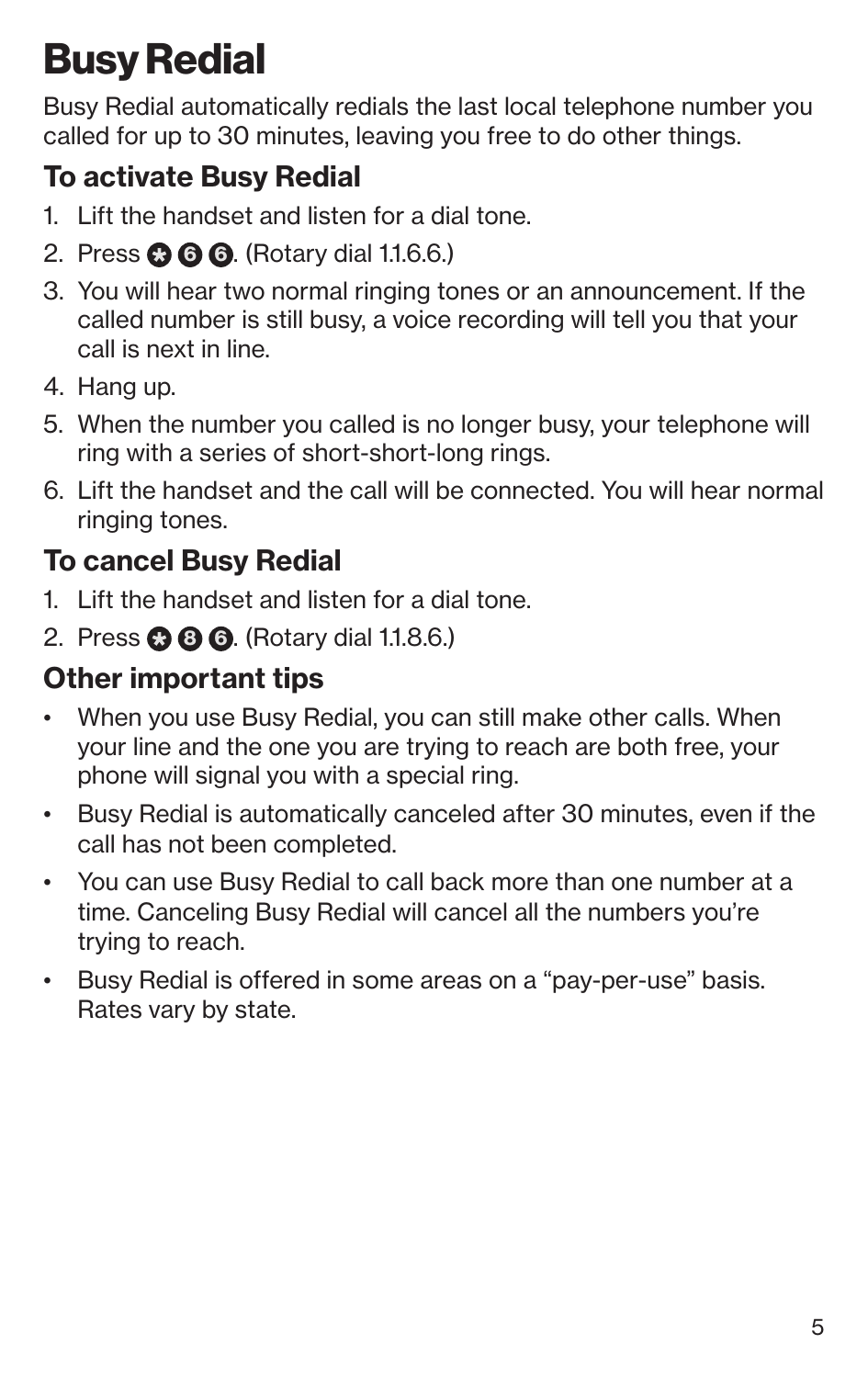# **Call Block**

Note: These instructions apply only to customers in DC, DE, MD, NC, NJ, PA and VA.

Call Block allows you to block calls from specific phone numbers. Blocked callers will hear a voice recording that says you are not presently accepting calls.

#### **To activate Call Block**

- 1. Lift the handset and listen for a dial tone.
- 2. Press **6 0** . (Rotary dial 1.1.6.0.)
- 3. Listen to the voice-recorded instructions for Call Block options. The phone numbers you enter on your Call Block list will be repeated to you.
- 4. The number of the last person who called you may be added to your Call Block list by following the voice-recorded instructions. If you want to add to your list or if your list is full, simply follow the voice-recorded instructions.

### **To cancel Call Block**

- 1. Lift the handset and listen for a dial tone.
- 2. Press **8 0** . (Rotary dial 1.1.8.0.)

- In some areas, you must dial **3** to turn on/off Call Block.
- Call Block is limited to either six or twelve numbers, depending on your region.
- This service cannot block cell phone numbers, some business numbers or calls from pay phones.
- Any calls made from outside your defined calling area or through the operator may not be blocked. This is for your protection in case of an emergency.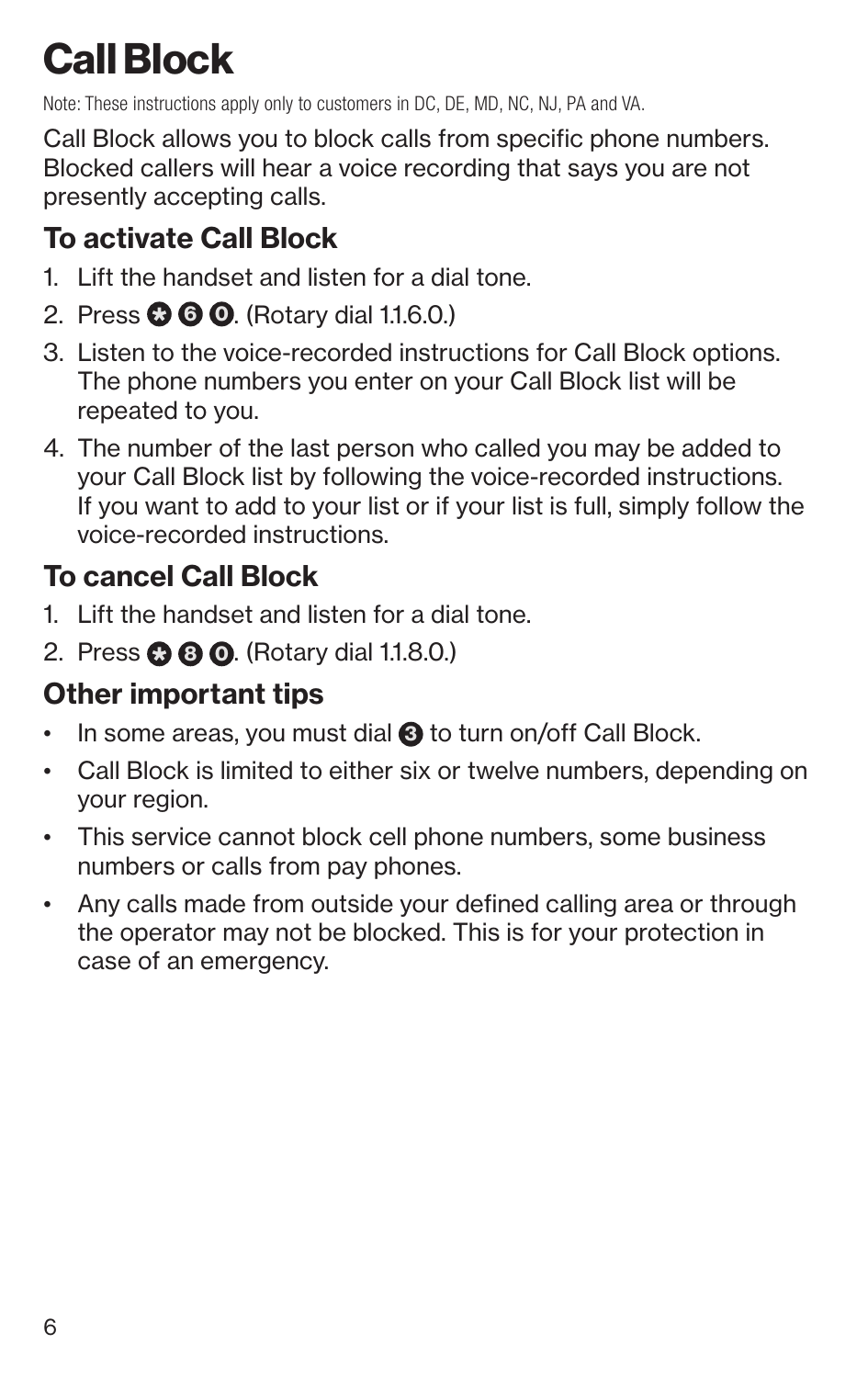# **Call Forwarding**

Call Forwarding allows you to transfer all of your calls to any local or long distance telephone number. It must be activated from your home phone.

### **To activate Call Forwarding**

- 1. Lift the handset and listen for a dial tone.
- 2. Press **7 2** . (Rotary dial 1.1.7.2.)
- 3. At the tone, dial the telephone number that you want your calls forwarded to.
- 4. When the call is answered, the feature has been activated.
- 5. If the call is not answered or the line is busy, hang up and call the number again within two minutes. You will hear two short tones telling you that Call Forwarding is activated. Then hang up.

### **To cancel Call Forwarding**

- 1. Lift the handset and listen for a dial tone.
- 2. Press **7 3** . (Rotary dial 1.1.7.3.) (You will hear two short tones that indicate you've turned off Call Forwarding.)

- Calls forwarded with this service are subject to local or toll charges. If your line is toll restricted, you cannot forward your calls to a toll number.
- You can make outgoing calls while Call Forwarding is activated.
- A short reminder tone will sound on your home phone when a call is being forwarded to another number. You cannot answer the call from home.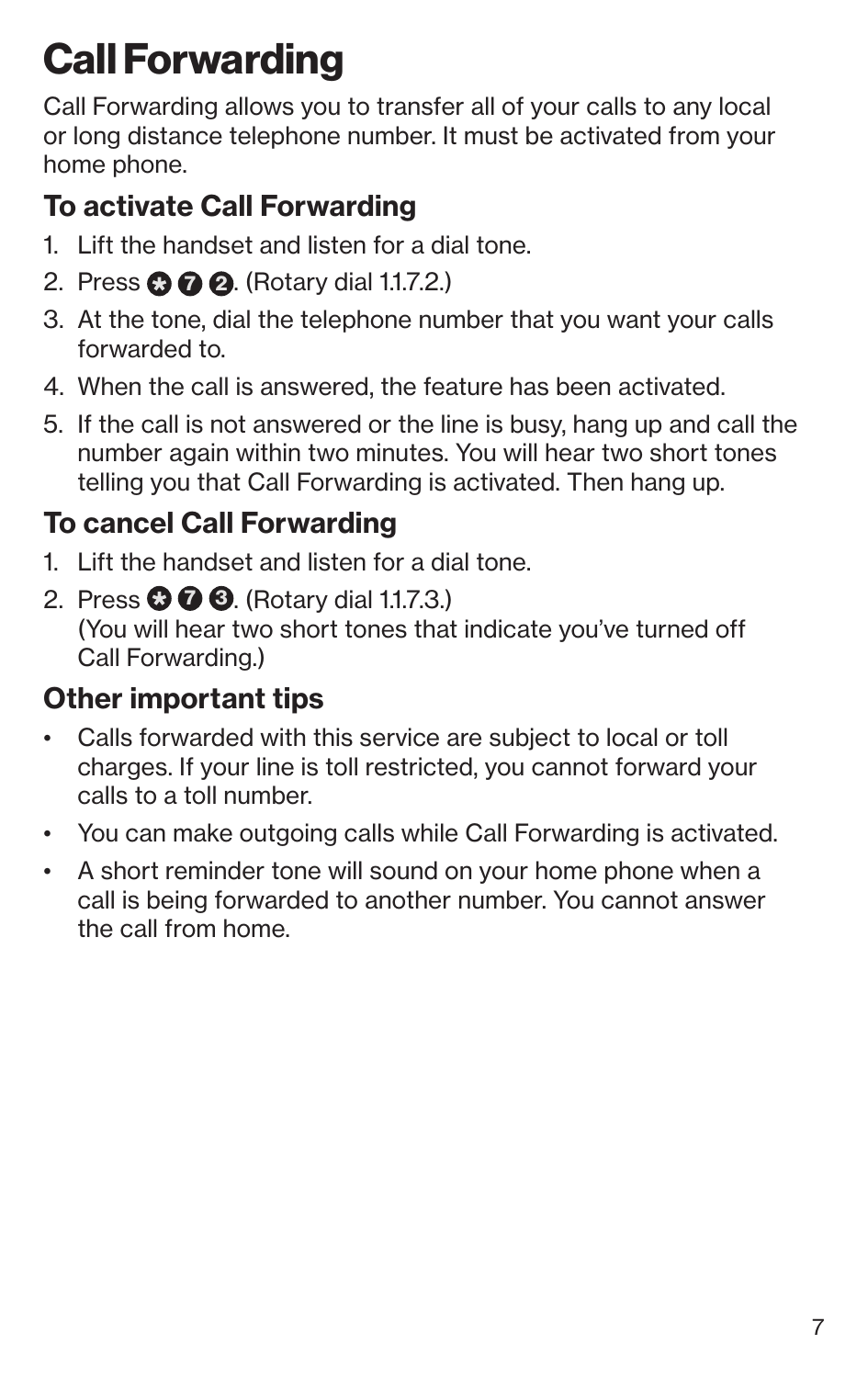### **Call Forwarding Busy Line/Don't Answer (Fixed and Variable Options)**

Note: This feature is not available in NC.

Call Forwarding Busy Line/Don't Answer allows incoming calls to be forwarded to another telephone number when your number is busy or when no one answers within a preset number of rings.

#### **Fixed Option**

With the Fixed Option, the number you forward your calls to will be fixed by your local Business Office. To change the number, you must put in a service order request.

#### **Activating/Canceling Fixed Option**

• In most cases, the Call Forwarding Busy Line and/or Don't Answer is always on.

#### **In areas where you can turn Call Forwarding on and off**

- Call Forwarding Busy Line is activated using **9 0** and deactivated using **9 1** .
- Call Forwarding Don't Answer is activated using **9 2** and deactivated using **9 3** .

#### **Variable Option (not available in all areas)**

With the Variable Option, you enter the number to which you want your calls forwarded each time.

- Call Forwarding Busy Line automatically forwards calls to your designated number when your line is busy.
- Call Forwarding Don't Answer automatically forwards calls to your designated number when there is no answer after a preset number of rings.

#### **Activating/Canceling Variable Option**

- To activate Call Forwarding Busy Line/Don't Answer, dial **4 1** .
- $\cdot$  To cancel, dial  $\mathbf{\odot} \mathbf{\odot} \mathbf{\odot}$ .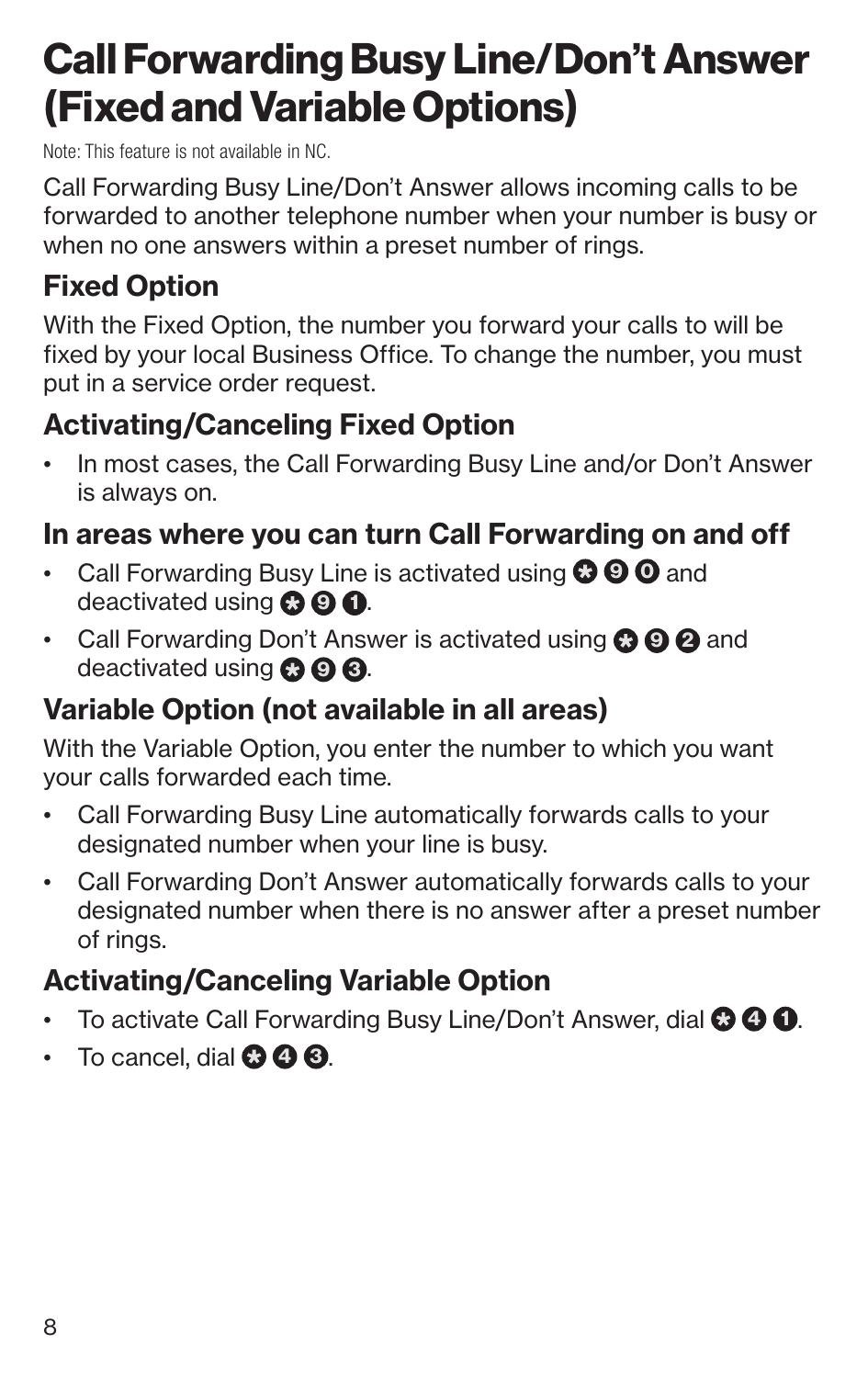### **Other important tips**

- Calls forwarded with this service are subject to local or toll charges.
- You can receive and place calls while Call Forwarding Busy Line/Don't Answer is activated.

# **Call Gate**

Note: This Feature is available in DC, DE, MD, NJ, PA, and VA.

You now have greater control over the outgoing calls dialed from your home phone. Call Gate offers a range of options. Decide how it can work best for you, and then program your phone. Anytime you want to change your Call Gate features, you may access the service from any touch-tone phone.

#### **Programming your service the first time**

- 1. If your phone has Call Gate service, dial 1.800.527.7070 to access Verizon's Advanced Services.
- 2. Select "Call Gate Service." You will reach a special setup message designed for new Call Gate customers. This message will guide you through the initial setup of your service.
- 3. Enter your temporary PIN, which is the last four digits of your phone number. The system will automatically ask you to change your temporary PIN to a new, permanent four-digit PIN.
- 4. Use the Call Gate Menu to create your list of allowed and/or blocked numbers and customize the service to include the options you select.
- 5. Press **0** when finished, or simply hang up your phone.
- 6. Wait 10 minutes and test your service.

### **Making changes in Call Gate**

- 1. Dial **1.800.527.7070** to access Verizon's Advanced Services from any touch-tone phone.
- 2. Enter your 10-digit phone number.
- 3. Enter your PIN.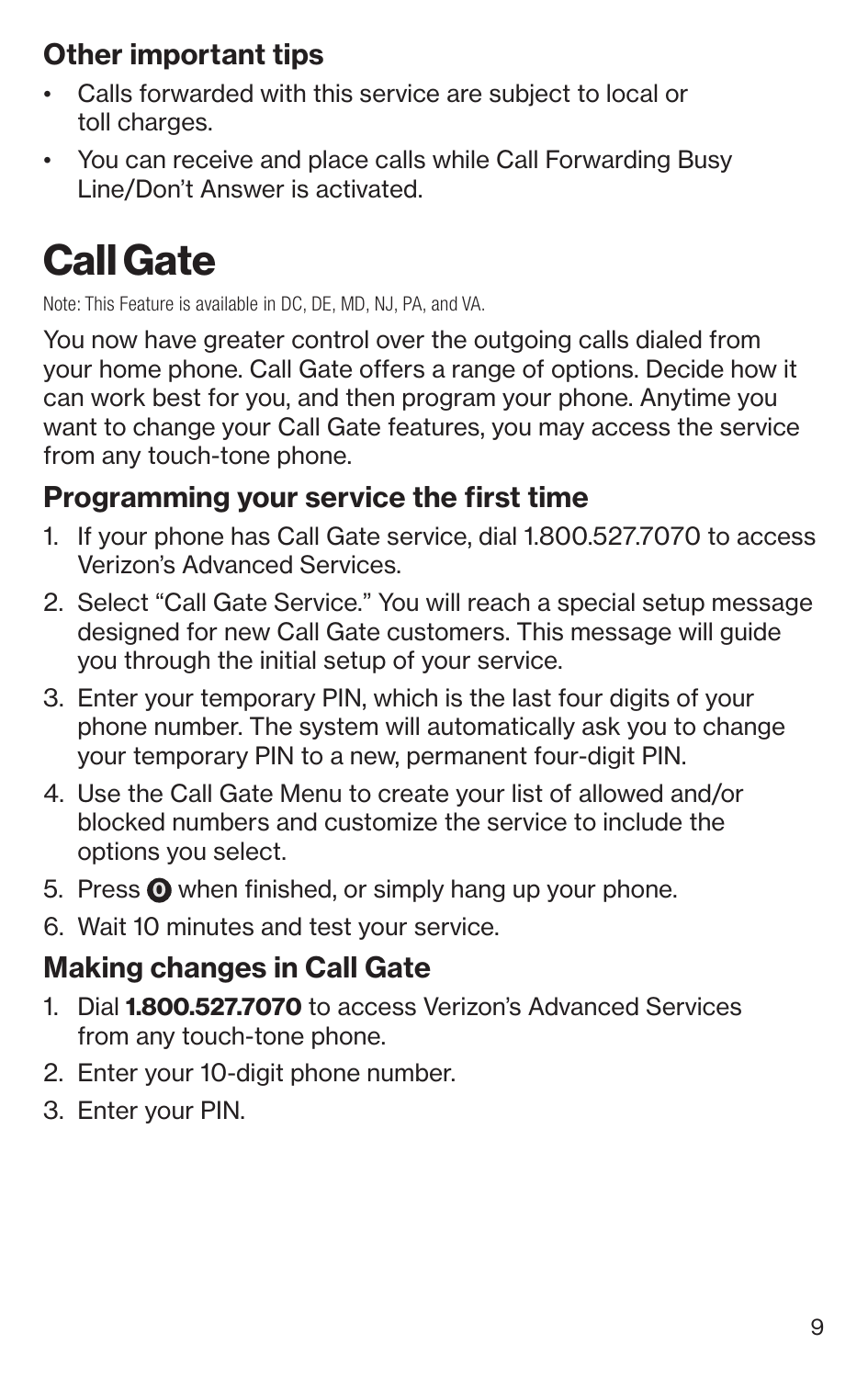### **Call Gate (continued)**

### **Main Menu**

- Press  $\mathbf{\Theta}$  **2** to go to the Call Gate Menu.
- Press **9 9** to change your PIN.
- Press **0** to exit the system.

### **Call Gate Menu**

- Press  $\bullet$  to find out what options are currently activated on your phone. Press  $\bigcirc$  **0** to allow all outgoing calls.
- Press  $\bigcirc$  **2** to block all outgoing calls.
- Press  $\bigcirc$  **3** to permit outgoing calls only to numbers on your Allowed Numbers list.
- Press  $\bigcirc$  **4** to block outgoing calls to numbers on your Blocked Numbers list while still permitting calls to your Allowed Numbers list.
- **Press**  $\bigcirc$  **<b>6** to block Long Distance, 900/700 and Audiotex calls.
- Press **2** to set up, review or change International, Directory and/or Operator Assisted or Emergency Options.
- Press  $\bigodot$  to set up, review or change your Allowed Numbers list.
- Press **4** to set up, review or change your Blocked Numbers list.
- Press  $\bigcirc$  to return to the Call Gate Menu.
- Press **0** to exit the Call Gate system.

- Call 1.800.VERIZON (1.800.837.4966) for assistance with your PIN.
- Call Gate does not affect incoming calls.
- Calls to 911 and Verizon Repair Service can never be blocked.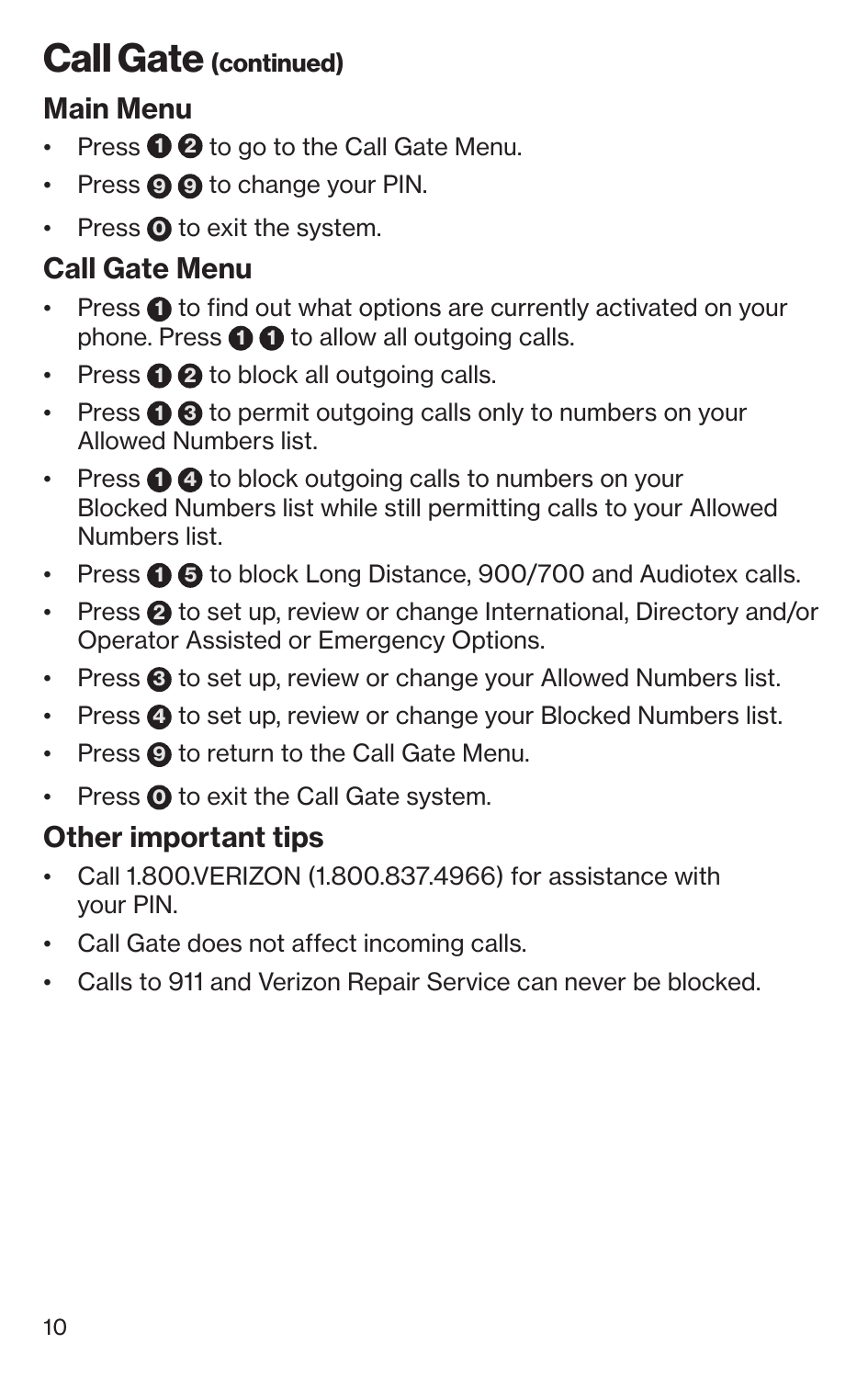# **Call Intercept\***

Note: This feature is available in CT, DC, DE, MA, MD, NJ, NY, PA, RI and VA.

Call Intercept allows you to manage your calls by screening unidentified incoming calls. Call Intercept answers virtually all calls that do not provide a valid telephone number (numbers that typically appear as "anonymous," "private," "out of area" or "unavailable" on your Caller ID screen) before your phone rings. Callers will be told that you do not accept unidentified calls and will be asked to record their name. If unidentified callers do not record their name—or enter your override code—your phone will not ring. This eliminates interruptions from unidentified callers. Recorded names allow you to hear who is calling. You then have several call-handling options.

\*Must have Caller ID service. Not available for business or rotary dial service.

### **How Call Intercept works**

Unidentified callers will hear the following announcement: "The number you are calling has Call Intercept, a service that requires callers whose telephone numbers do not appear on the Caller ID display to identify themselves before the call can continue. To record your name, please press the pound key or simply stay on the line."

- If callers have your override code, also referred to as your PIN (see Override Code/PIN section), they must enter it during the announcement to be connected.
- If callers record their name, the call is connected. You'll hear ringing and callers will hear: "Thank you. Please hold." They will then hear music until you choose how to handle the call.
- You will hear a different ringing pattern from your existing ringing pattern, and the words "Call Intercept" along with the service number "1.800.527.7070" will appear on your Caller ID screen. This indicates the call is from your Call Intercept service.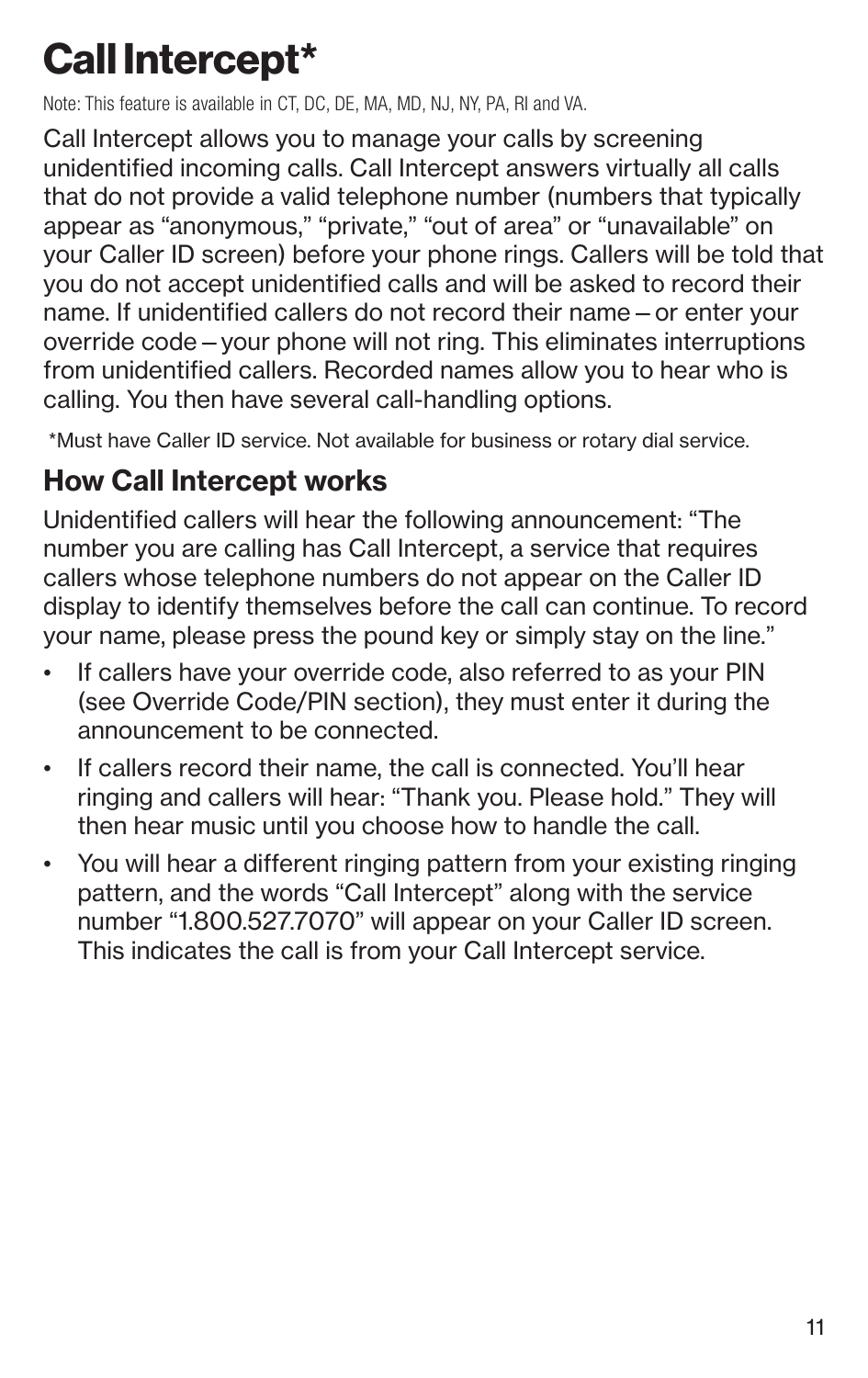### **Call Intercept (continued)**

• When you answer the phone, you'll hear the recorded name and be given the following five options.

| When you press                                      | <b>Callers hear</b>                                                                                                                           |
|-----------------------------------------------------|-----------------------------------------------------------------------------------------------------------------------------------------------|
| <b>Accept call</b>                                  | "Thank you. Please hold." Music,<br>until you answer the phone.                                                                               |
| <b>2</b> Decline the call                           | "The person you are calling is not<br>available. Thank you. Good-bye."                                                                        |
| <b>8</b> Refuse a sales call                        | "The person you are calling does not<br>accept phone solicitations. Please<br>add the name to your Do Not Call list.<br>Thank you, Good-bye." |
| <b>A</b> Send to Verizon<br>Residential Voice Mail* | "Connecting to an answering system."                                                                                                          |
| <b>6</b> Hear who is calling again                  | Music, until you answer or make<br>a choice.                                                                                                  |
|                                                     |                                                                                                                                               |

\*You must subscribe to Verizon Residential Voice Mail service to hear option **4** . If no one answers the phone, the caller is connected to your Verizon Residential Voice Mail (RVM) service or your answering machine. If you do not have either RVM or an answering machine, callers will hear:

"The person you are calling is not available at this time. Thank you. Good-bye."

Unidentified long distance callers reaching Call Intercept will pay their normal rates for a completed call.

You have the ability to turn Call Intercept on and off as necessary by calling Verizon Advanced Services at 1.800.527.7070 and following the voice prompts.

### **Override Code/PIN**

Family members and friends can bypass Call Intercept by entering your four-digit Call Intercept override code. Your code is automatically set to the last four digits of your home telephone number. When your override code is entered, your phone will alert you with a unique ringing pattern (short-short-long ring) and the words "Priority Caller" will appear on your Caller ID screen.

To change the override code, call toll-free 1.800.527.7070 from the phone line with Call Intercept and follow the voice prompts.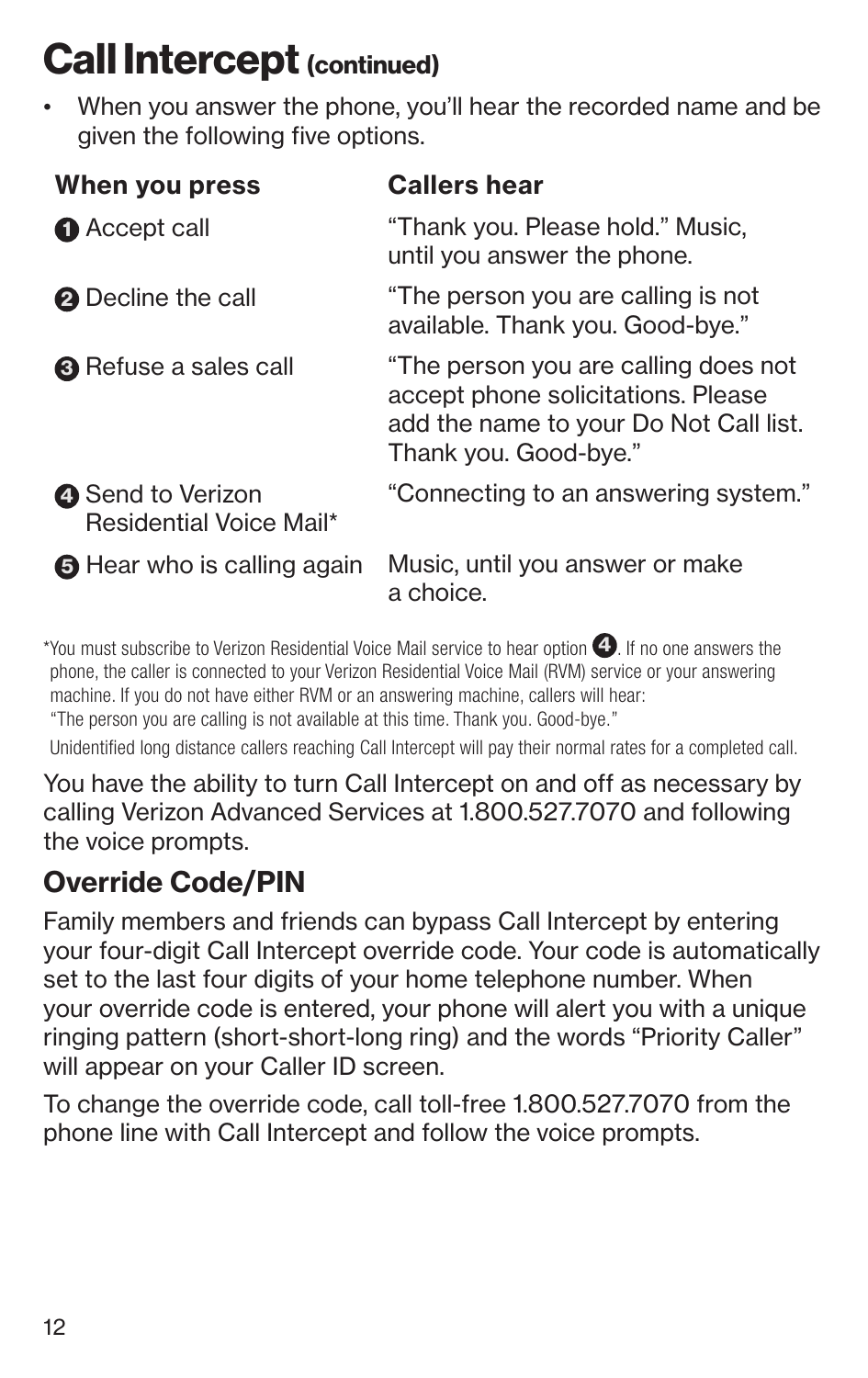### **Other Call Intercept features Call Block list**

- You are able to select up to 25 telephone numbers that will always be intercepted by Call Intercept. These numbers can be added to or deleted from the list as necessary. You can even add telemarketers' telephone numbers to your own Call Block list.
- Callers whose numbers are on the Call Block list will hear the following announcement: "We are sorry; the person you are calling is not accepting calls from this number. Thank you. Good-bye."
- To activate or make changes to the Call Block list, call toll-free 1.800.527.7070 from your phone line with Call Intercept. From the Main Menu, press **1 4** for the Call Intercept menu and press **9** for More Options, then select option **4** and follow the voice prompts. Press **0** for an explanation of the feature.

### **Priority Caller list**

- You are able to add up to 15 telephone numbers, which will ring through as Priority Caller, even if the telephone number is marked private or anonymous.
- This is great for those family members or friends whose telephone numbers are private, but who cannot remember the four-digit bypass PIN.
- To activate or make changes to the Priority Caller list, call toll-free 1.800.527.7070 from your phone line with Call Intercept. From the Main Menu, press **1 4** for the Call Intercept menu and press **9** for More Options, then select option **5** and follow the voice prompts. Press **0** for an explanation of the feature.

#### **When Call Intercept is combined with other calling services**

- **Anonymous Call Rejection (ACR)/Anonymous Call Block:** You cannot use ACR and Call Intercept at the same time. Deactivate ACR first by pressing **<sup>8</sup> <sup>7</sup>** .
- **Call Waiting:** Call Waiting calls that are also Call Intercept calls will have the short-short-long ring pattern.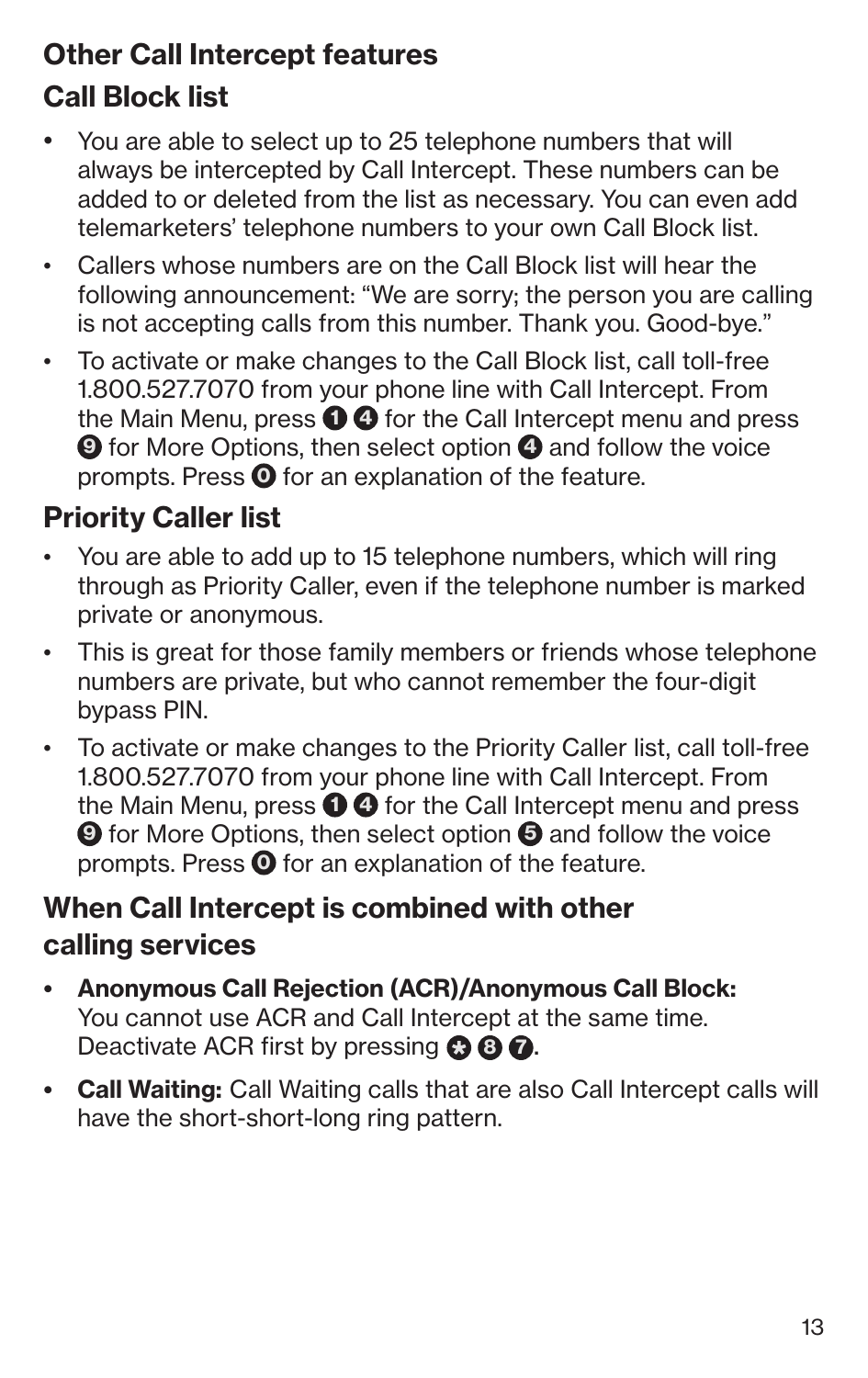### **Call Intercept (continued)**

- **Call Waiting ID:** "Call Intercept" will appear on your display unit. Briefly press the switchhook to answer Call Intercept.
- **Call Waiting ID Deluxe:** When you have Call Waiting ID Deluxe and Call Intercept, the caller will not hear the Take Message or Busy/Hold Announcements.
- **Distinctive Ring:** You cannot have both Distinctive Ring and Call Intercept on the same phone line.
- **\*69:** If you receive a Call Intercept call, you cannot use \*69 to get the caller's name and number.
- **Priority Call, Select Call Forwarding, Do Not Disturb:** These services work normally for identified calls. However, they will not work for calls from private callers. (Not available in all areas).
- **Residential Voice Mail:** Set the ring cycle (the number of rings heard before Residential Voice Mail answers your calls) to four rings or less than 42 seconds. In addition, be sure your greeting is 20 seconds or longer to ensure the caller understands when to begin recording his or her message. Please note: you should not use the automated greeting option because it does not last 20 seconds or longer.
- **Call Trace:** Customer-originated Call Trace cannot be used on Call Intercept calls.
- **Collect Calls:** Calls from prison inmates who use automated collect calling systems (where they do not speak to a live operator) cannot be completed if you have Call Intercept.
- **International Cellular Calls:** International calls placed from a cellular telephone may have trouble getting through if you have Call Intercept. If you receive a lot of these calls, you may want to reconsider your subscription.
- **Toll Restrictions:** You must have the Toll Restriction/Denial removed from your account for Call Intercept to work.
- **Building Entry Systems:** If you live in a building that uses your telephone line to "buzz up" or allow entry into the building, you should not subscribe to Call Intercept.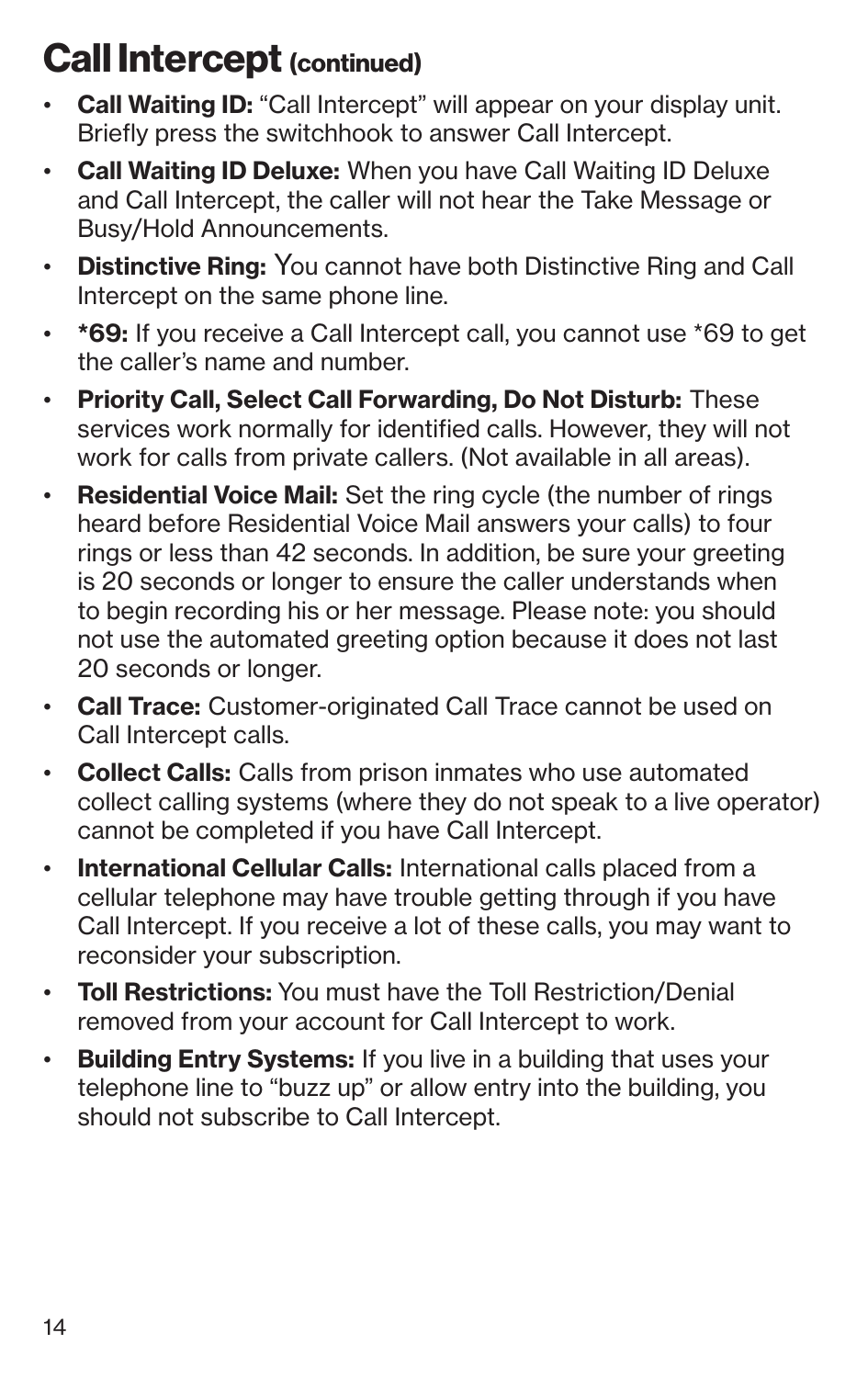# **Call Trace**

Call Trace allows you to automatically trace unlawful, threatening or harassing phone calls and is available anytime in most areas. Call Trace can record most calls from outside the region as long as you do not receive another call in the interim. Traced calls cannot be blocked. A record of the traced call will be stored at the Verizon Unlawful Call Center.

Note: If you are ever threatened with bodily harm or you receive a bomb threat, use Call Trace and contact your local law enforcement agency.

### **To activate Call Trace**

- 1. Hang up (or press and release the switchhook).
- 2. Lift handset and listen for a dial tone.
- 3. Press **5 7** (rotary phones dial 1.1.5.7) and follow the voicerecorded instructions.
- 4. Stay on the line and listen for a recording that tells you if Call Trace was activated and if the call was successfully traced.
- 5. Once you have successfully traced the required number of calls (differs by area), contact your local law enforcement agency and obtain a complaint number.

**Warning:** If a Call Waiting call comes through before you activate Call Trace, the system will trace the last call received.

### **Taking further action**

- If you successfully trace a call and choose to take further action, please contact Verizon within one business day at 1.800.257.2969 to retrieve the information on the call in question (this information will be stored for a period of 24 hours).
- If you decide to pursue legal action, please make a note of the exact date and time of the call in question, and contact Verizon within 10 days at the number provided by the Call Trace message.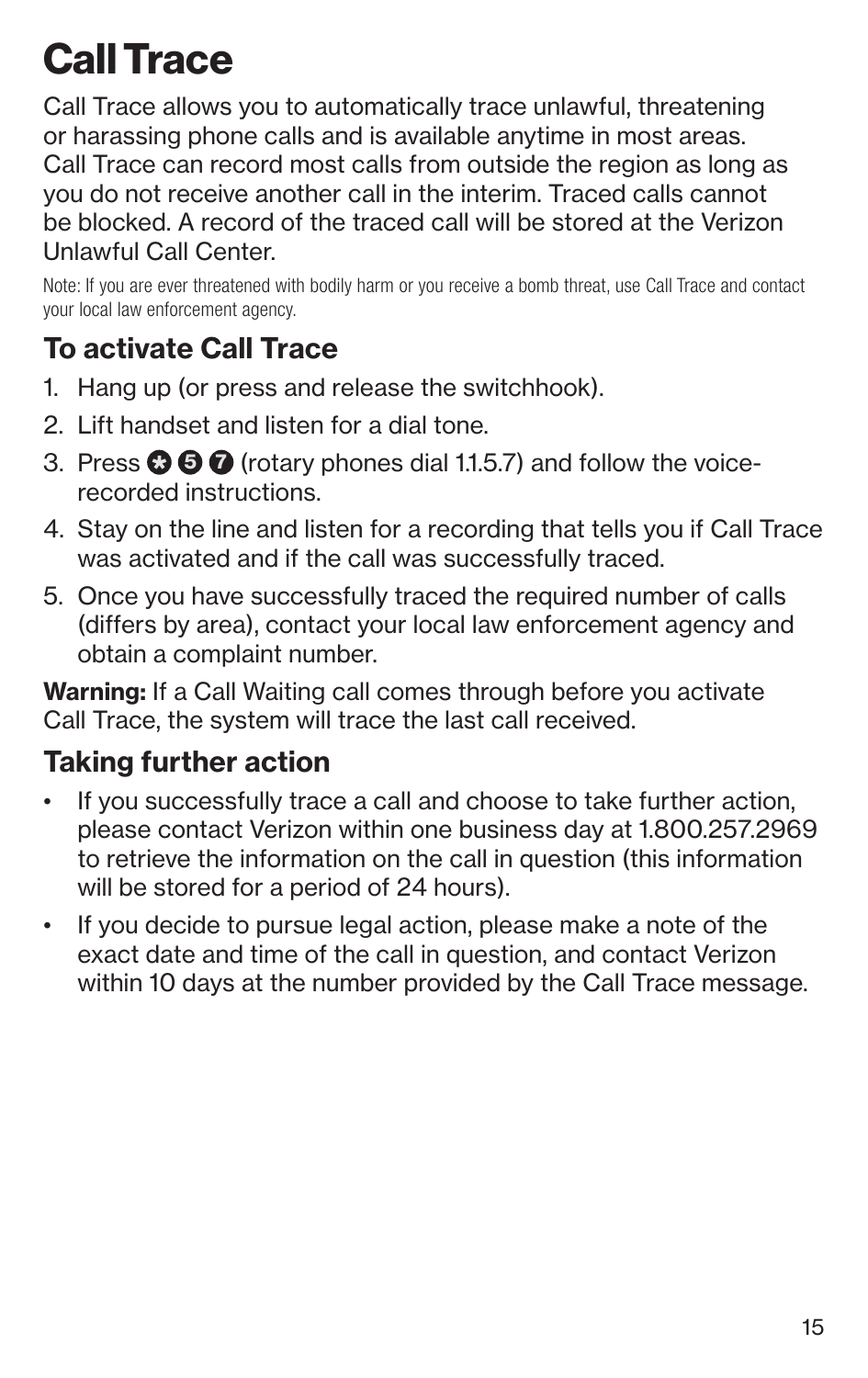### **Call Trace (continued)**

### **Other important tips**

- The records of all traced calls will be released only to a law enforcement agency.
- In some states. Call Trace is a "pay-per-use" service for each successful activation, and charges will appear on your monthly phone bill.
- In other states, you can subscribe to Call Trace for a monthly fee.
- Do not use Call Trace for unlawful calls, including calls from fax machines, computers and telephone marketing companies.
- If you receive a lot of misdirected fax/computer calls, the Unlawful Call Center (UCC) may have you trace one call and attempt to contact the business that is bothering you. If the call originates from a residential line, you'll be instructed to trace the required amount of calls and contact your local police.

# **Call Waiting and Cancel Call Waiting**

Note: Cancel Call Waiting is not available in NC.

With Call Waiting, a special tone lets you know when another caller is trying to reach you. You can either answer the new call or continue talking. With Cancel Call Waiting, you can temporarily deactivate Call Waiting.

#### **To use Call Waiting**

- You will hear a Call Waiting tone during a call. The person calling you will hear a normal ring until you answer.
- Inform your first caller that you have another call.
- To put the first caller on hold and answer the second call, press and release the switchhook, flash button or recall button whichever your phone has.
- To return to the first call and put the second call on hold, press and release the recall button again. You can alternate between calls as often as desired.
- If you hang up when you hear the Call Waiting tone, your phone will ring.
- If the first person hangs up, you will automatically be connected to the second person within two seconds.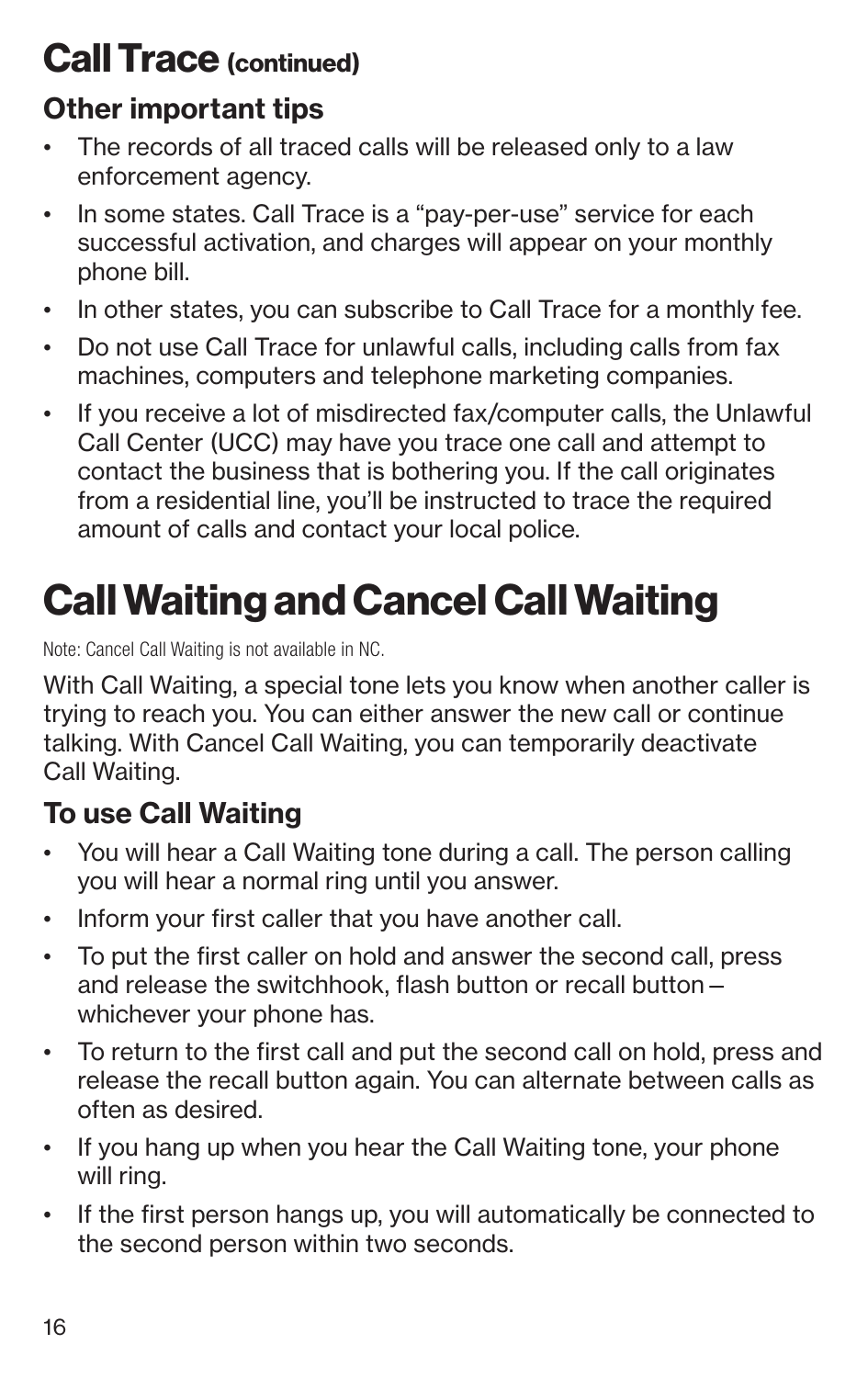#### **To use Cancel Call Waiting (e.g., before using the computer or fax)**

- 1. Lift the handset and listen for a dial tone.
- 2. Press **7 0** . (Rotary dial 1.1.7.0.)
- 3. Listen for three short tones followed by a dial tone, then dial the number you want to call.
- 4. Cancel Call Waiting works only for the length of one call. When you hang up, Call Waiting returns automatically to your phone.

### **Other important tips**

- Call Waiting can only be canceled for one call. When you hang up, it is automatically reactivated.
- In some areas, you can use Cancel Call Waiting only before placing a call. In other areas, if you also subscribe to Three-Way Calling, you can use Cancel Call Waiting during the middle of a call.

# **Caller ID**

Caller ID lets you see the name and number of the person calling. The information will appear between the first and second rings on a display device. Devices vary in design, available features and the amount of names/numbers that can be stored.

Caller ID will display numbers or names and numbers of most calls, including long distance. Some calls may be shown as "Out-of-Area" or "Unavailable." If the person calling you has blocked the display of his/her name and number, the letter "P" or the word "Private" or "Anonymous" will appear. You can block these calls with Anonymous Call Rejection/Anonymous Call Block.

The caller's name and number will not be displayed in certain situations, including when the caller is in an area not equipped to pass numbers, the caller uses Caller ID blocking, or for certain numbers for which Verizon does not purchase Caller ID information.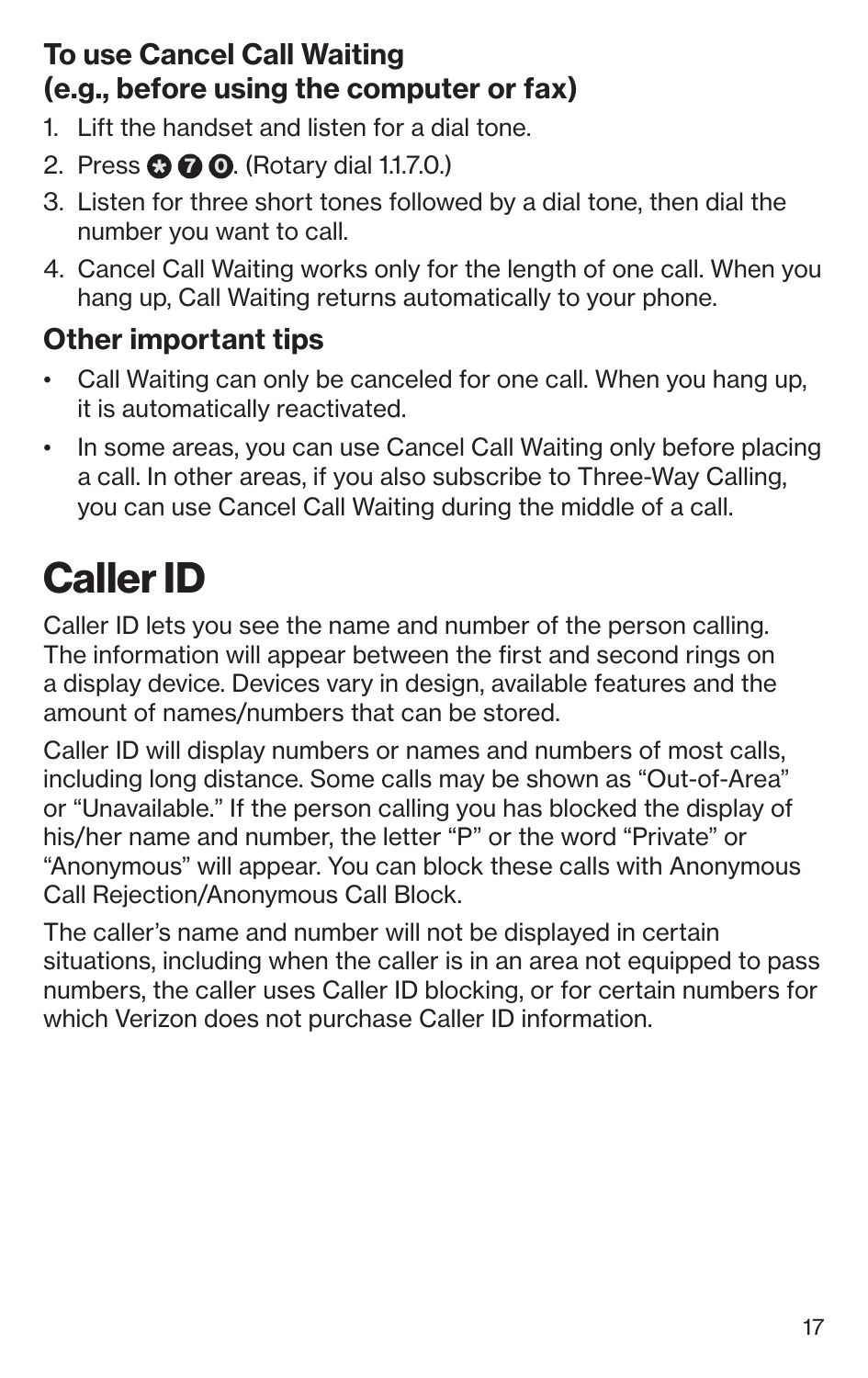### **Caller ID (continued)**

### **Other important tips**

- Some names and numbers cannot be called back, either because they do not accept incoming calls or because they are the main number of a business.
- Caller ID devices can be used with most answering machines if the machine is set to pick up calls after the second ring.
- A special Caller ID display device must be purchased separately.
- Caller ID—Number Only displays only the caller's number.

### **Call Waiting ID**

Note: This feature is not available in NC.

- Call Waiting ID displays the name and phone number of the second caller while you're on another call so you can decide whether or not to take the call.
- This service is similar to Call Waiting; you will hear a special Call Waiting tone during the call. If you choose to answer the incoming call, inform the first caller that you have another call.
- Press and release the switchhook/flash to put the first person on hold and answer the second call.
- To return to the first call and put the second call on hold, press and release the switchhook/flash again. You can alternate between calls as often as desired.
- This service requires Caller ID and Call Waiting, as well as a special display device that supports Caller ID and Call Waiting, which must be purchased separately.

### **Call Waiting ID Deluxe**

Note: This service is not available in all areas and is not available to residential customers.

#### **Call Waiting ID Deluxe gives you the following options for handling incoming calls**

- Connect the incoming caller to the call in progress.
- Put the current caller on hold and answer the incoming call.
- Connect the incoming caller to a "busy" announcement.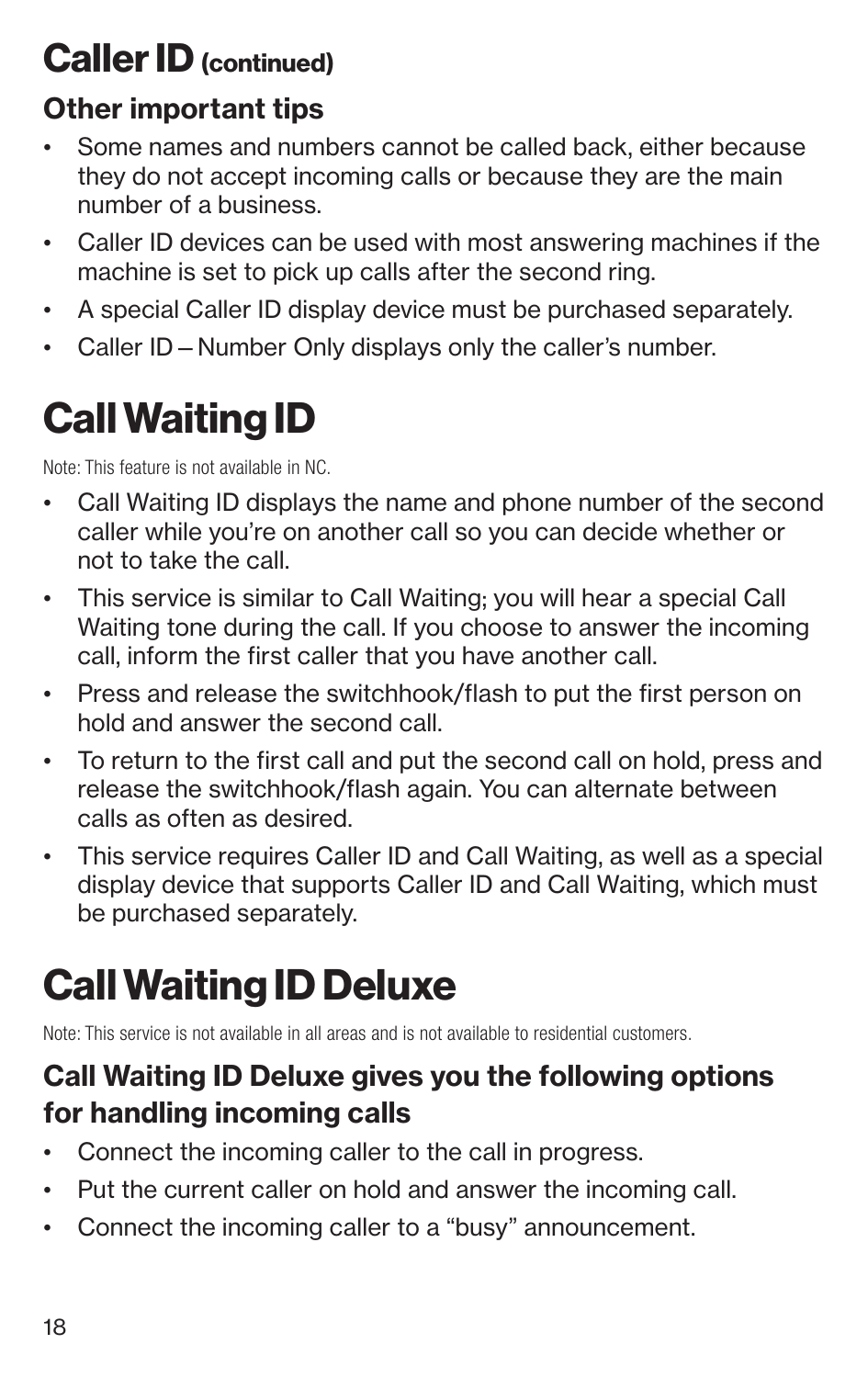- Forward the incoming call to Residential Voice Mail or to another location.
- Connect the incoming call to a "hold" announcement.

### **Other important tips**

- To have Call Waiting ID Deluxe, you must have Caller ID and Call Waiting.
- Call Waiting ID Deluxe requires a special Type-3 device, which must be purchased separately.
- Call Waiting ID Deluxe—Number Only displays only the caller's phone number.

### **Distinctive Ring**

Note: This feature is not available in NC.

Distinctive Ring allows you to assign one or two additional numbers to a single line so that each family member can have his or her own ring. You'll know who the call is for before you pick up. A free listing in your local Verizon Directory is available for each Distinctive Ring number at no additional cost.

#### **Ring patterns**

- Calls placed to your primary number will ring in the usual way one long ring.
- Calls placed to your Distinctive Ring number will ring with two short rings.
- In some areas, you can only receive one additional Distinctive Ring number, which will have a short ring, one long ring and another short ring. Check with your local Verizon Business Office to find out what is available in your area.

- Even though you may have up to three numbers, you can only make one outgoing call at a time.
- Your callers will hear only normal ringing.
- If you have Call Waiting, a special tone that matches each ring pattern will let you know which number the caller is trying to reach.
- If you have Call Forwarding, you may choose to forward calls to all of your numbers or only to your main number. Check with your local Verizon Business Office for details.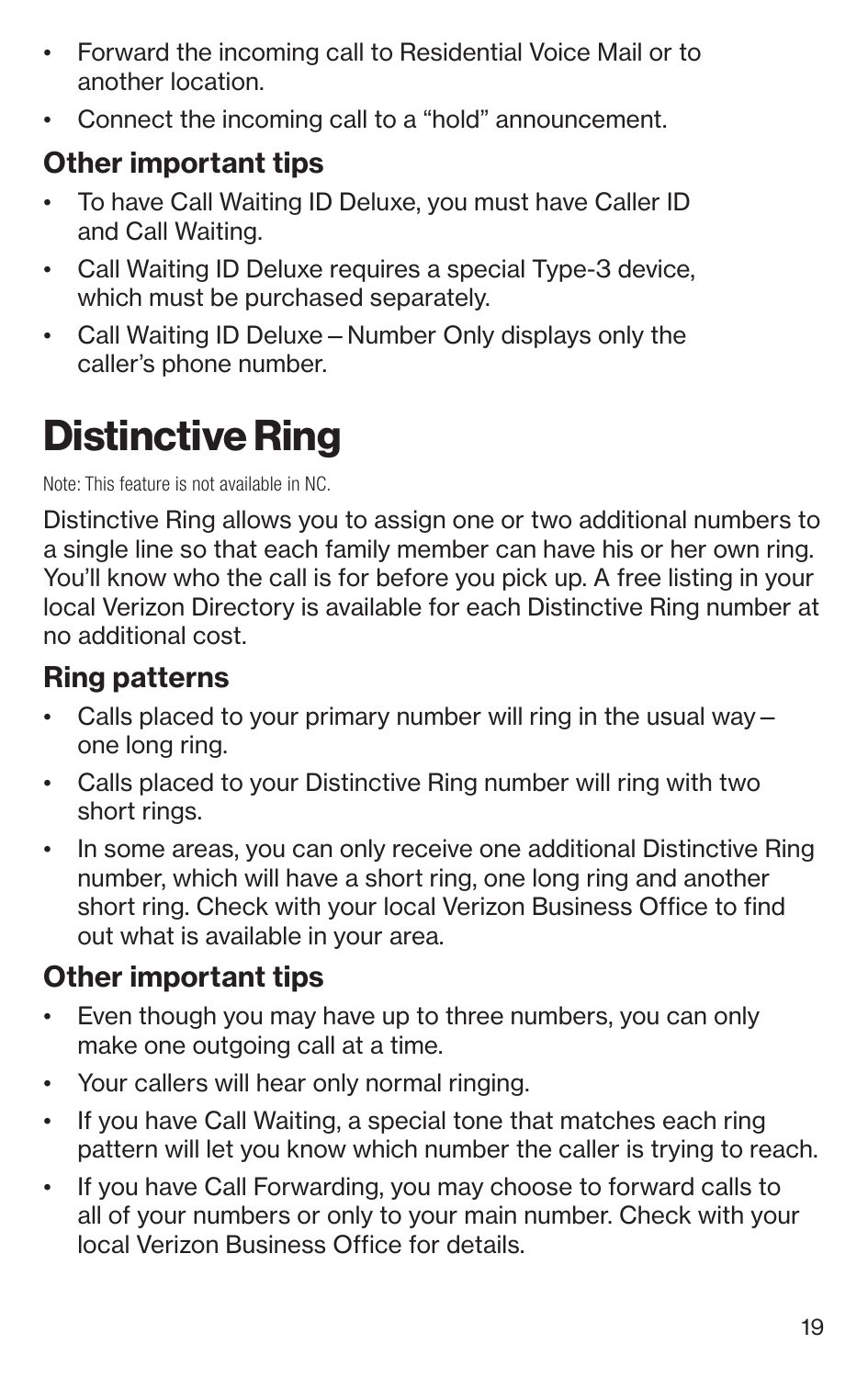# **Do Not Disturb**

Note: The following instructions apply only to former Bell Atlantic customers in DC, DE. MD. NJ, PA and VA. If you are unsure as to which instructions are applicable in your area, please call your local Verizon Business Office.

Do Not Disturb gives you control over when you receive incoming calls. This allows you to prevent unwanted interruptions. This service will not affect your outgoing calls. Do Not Disturb will work only after you call the Advance Services Menu and turn this service on.

### **To program your service the first time**

- 1. If your phone has Do Not Disturb service, dial Verizon Advanced Services at 1.800.527.7070.
- 2. Select "Do Not Disturb Service." You will reach a special setup message designed for new Do Not Disturb customers.
- 3. Enter your temporary PIN, which is the last four digits of your phone number. The system will then ask you to change your temporary PIN to a new, permanent four-digit PIN.

### **Making changes in Do Not Disturb service**

- 1. Dial **1.800.527.7070** to access Verizon Advanced Services from any touch-tone phone.
- 2. Enter your 10-digit phone number.
- 3. Enter your PIN.

### **Main Menu**

- **Press**  $\bigcirc$  **<b>2** to go to the Do Not Disturb Menu.
- Press **9 9** to change your PIN.
- Press **0** to exit the system.

### **Do Not Disturb Menu**

- Press  $\bigcirc$  to turn on Do Not Disturb for an unspecified period of time up to 24 hours. If you wish, you may select the number of hours you want the service left on before it automatically shuts off.
- Press  $\bigcap$  **0** to set up the number of hours service (optional).
- Press **2** to turn off Do Not Disturb.
- Press  $\bigcirc$  **0** to set up, review or modify Override Options: Priority Caller List (up to 15 phone numbers).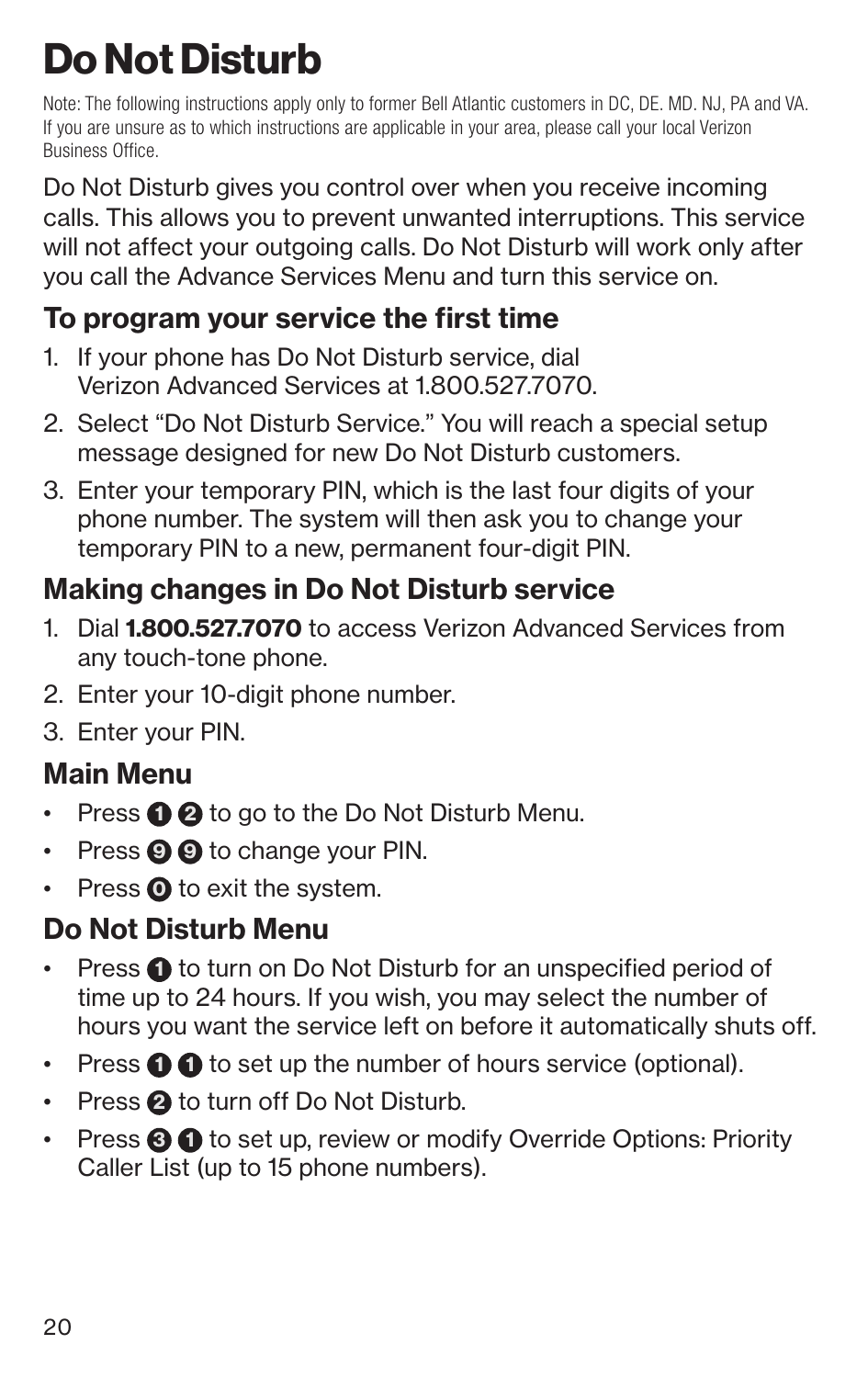- Press  $\bigcirc$  **2** to set up, review or modify Override Options: Override Code.
- Press **4** to set up, review or modify Pre-Programmed Schedule.
- Press **5 1** to select a Do Not Disturb greeting.
- Press  $\bigcirc$  **2** to set the Voice Mail Options menu (e.g., Forwarding Number).
- Press **6** to hear Helpful Hints.
- Press **9** to return to previous menu.
- Press **0** to exit the system.

Note: The following instructions only apply to former GTE customers in PA and VA. If you are unsure as to which instructions are applicable in your area, please call your local Verizon Business Office.

Do Not Disturb (formerly called Special Call Acceptance) allows you to receive calls from a list of approved phone numbers that you create. When it is activated, callers who are not on your list will hear a recording saying you are not presently accepting calls.

### **To turn Do Not Disturb On/Off**

- 1. Lift the handset and listen for a dial tone.
- 2. Press **6 4** . (Rotary dial 1.1.6.4.)
- 3. Listen to the recording for instructions on how to turn your service on or off, as well as how to change or review your list.

### **Other important tips**

• Do Not Disturb stores up to 12 numbers.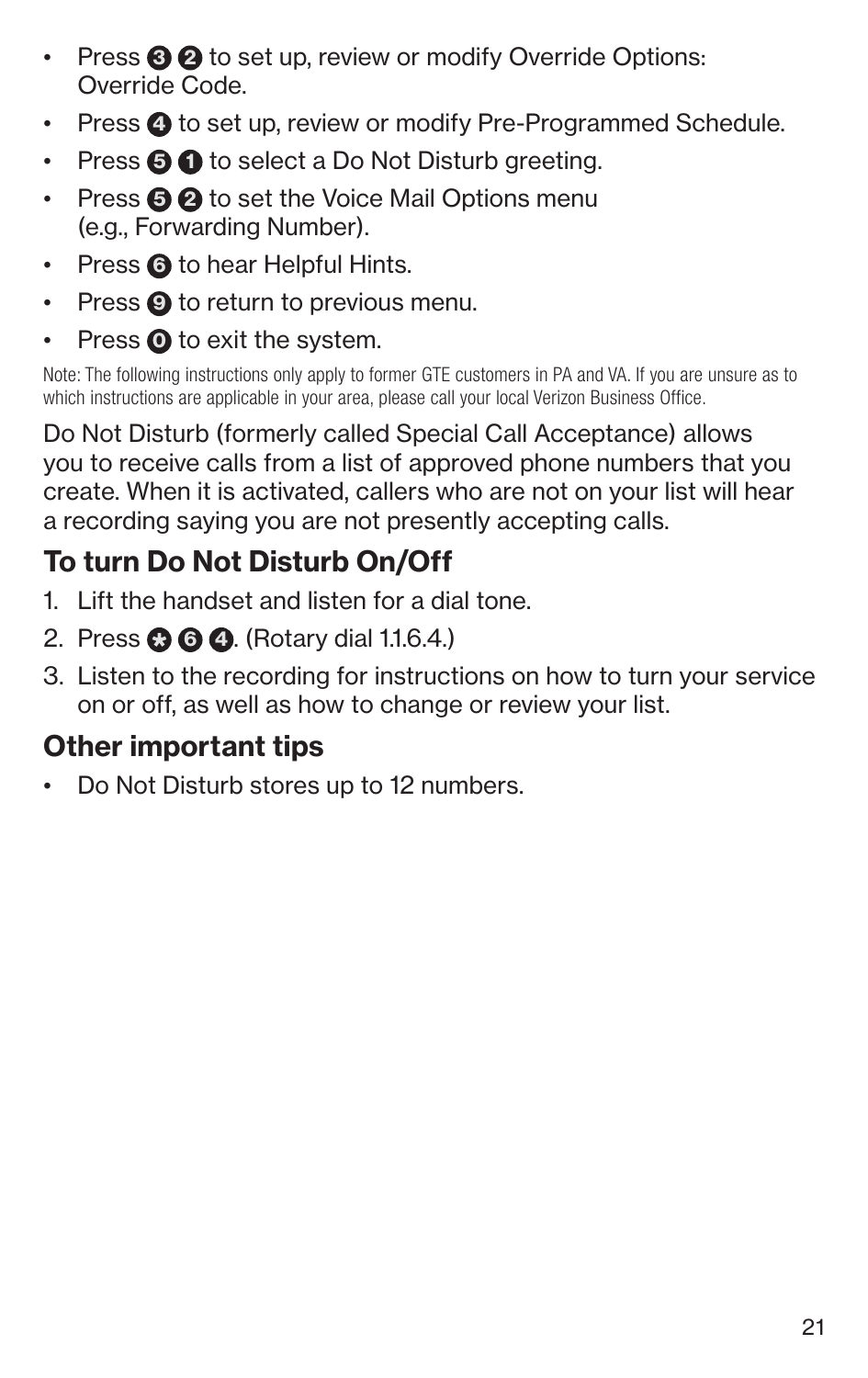### **Home Intercom**

Note: The following feature is available only in NJ and PA.

Speak with the other people anywhere in your home where there's a phone, without shouting. All extensions of a telephone number will ring with a special ringing pattern—two short rings. Ringing will stop when any extension is answered, including the extension from which the Home Intercom call was placed.

### **To use Home Intercom**

- 1. Lift the handset and listen for a dial tone.
- 2. Dial your own seven-digit telephone number.
- 3. Once you hear the busy signal, hang up within 15 seconds.
- 4. When any extension is picked up, Home Intercom is activated.
- 5. When all extensions hang up, Home Intercom is deactivated.

### **Other important tips**

• Allowing the ringing pattern to finish will help to identify the call as a Home Intercom call.

### **Intercom Extra**

Note: The following feature is available only in NJ and PA.

Intercom Extra turns your home phones into an intercom system by giving you four ways to improve your household communications: Intercom Code Dialing, Selective Call Transfer, Call Hold and Three-Way Calling.

### **To use Intercom Code Dialing**

- 1. Listen for a dial tone and push the code for the special ringing pattern you wish to use.
	- A. Press  $\odot$   $\odot$   $\odot$  Two short rings. (Rotary dial 1.1.5.1.)
	- B. Press **5 2** —One short ring, one long ring and another short ring. (Rotary dial 1.1.5.2.)
- 2. Listen for two short tones followed by a dial tone and hang up within 15 seconds.
- 3. All the extensions of that telephone number will ring with the appropriate ringing pattern.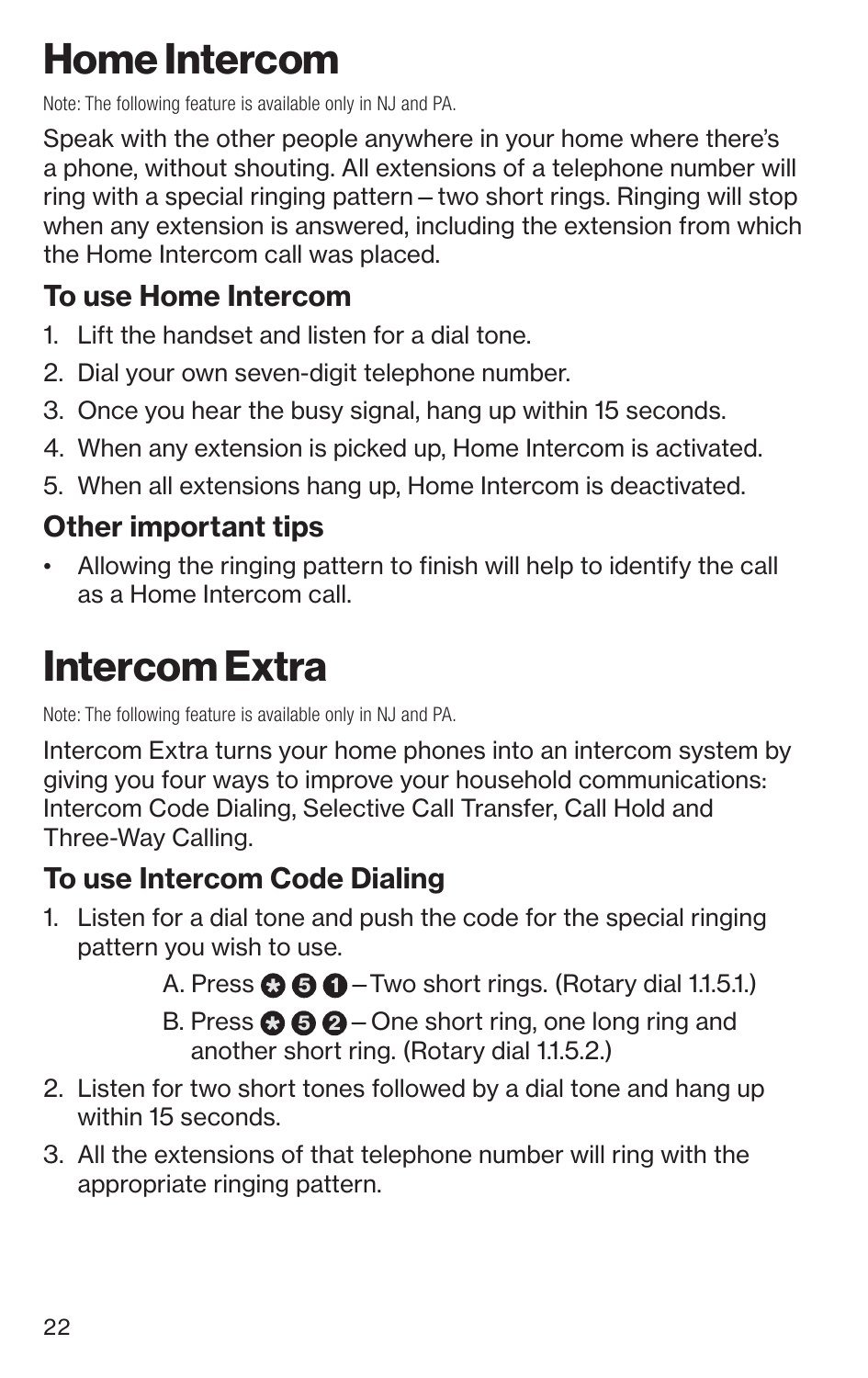- 4. Ringing will stop when any extension is answered, including the extension from which the call was placed.
- 5. When any extension is answered, the Intercom call is activated.
- 6. When all extensions hang up, the Intercom call is deactivated.

### **To use Selective Call Transfer**

- 1. To transfer a non-Intercom call to another extension, press the switchhook briefly. This puts the party on hold.
- 2. Listen for three short tones and then a dial tone.
- 3. Press the intercom code **5 1** or **5 2** for the special ringing pattern of the person or extension the caller is trying to reach.
- 4. Listen for two short tones followed by a dial tone and hang up within 15 seconds.
- 5. All extensions will ring until any extension is answered. The extension that is answered will then be connected with the party on hold.

### **To use Call Hold**

- 1. To place any call on hold (either incoming or outgoing), press the switchhook briefly. This places the party on hold temporarily.
- 2. Listen for a dial tone.
- 3. Press the intercom code **5 3** . (Rotary dial 1.1.5.3.)
- 4. Listen for two short tones followed by a dial tone and hang up within 15 seconds.
- 5. The call remains on hold until any extension is answered or the party on hold hangs up.

#### **To use Three-Way Calling**

• For information on Three-Way Calling, see the additional description in this User Guide.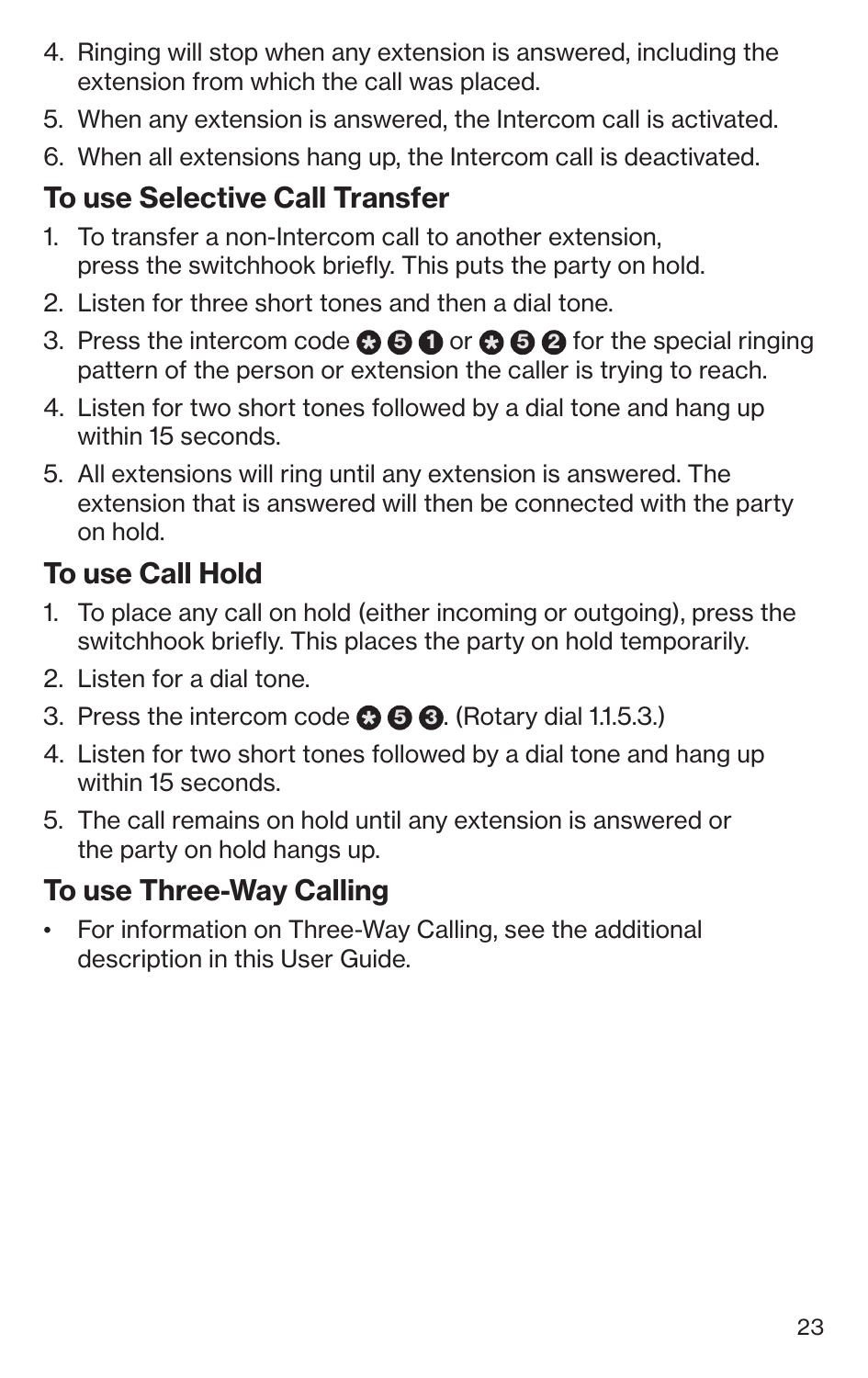### **Intercom Extra (continued)**

### **Other important tips**

- No other extension may place or receive a call when an Intercom Extra feature is activated.
- The ringing patterns can be used in several ways. One is to assign a ringing pattern to a specific person. Another is to assign one ringing pattern to a specific room.

# **Selective Blocking**

Note: This feature is not available in NC.

With Selective Blocking (also known as Per-Call Blocking), you prevent your number from being displayed on other people's Caller ID equipment one call at a time.

### **To block display of your number**

- 1. Lift the handset and listen for a dial tone.
- 2. Press **6 7** . (Rotary dial 1.1.6.7.)
- 3. Listen for the confirmation tone, followed by a dial tone.
- 4. Place the call. Your number will NOT be displayed, for that call only.

### **Other important tips**

- Calls to 911, toll-free numbers and 700/900 services cannot be blocked.
- Non-listed and non-published numbers will be displayed unless they are blocked.

### **Complete Blocking**

Note: This service is not available in all areas: other restrictions apply.

With Complete Blocking (also known as Per-Line Blocking), you prevent your number from being displayed on most of the calls you make. However, you can allow your number to be displayed on a call-by-call basis. (Not available in all areas.) You must call the Verizon Business Office to activate this service in your area on your line.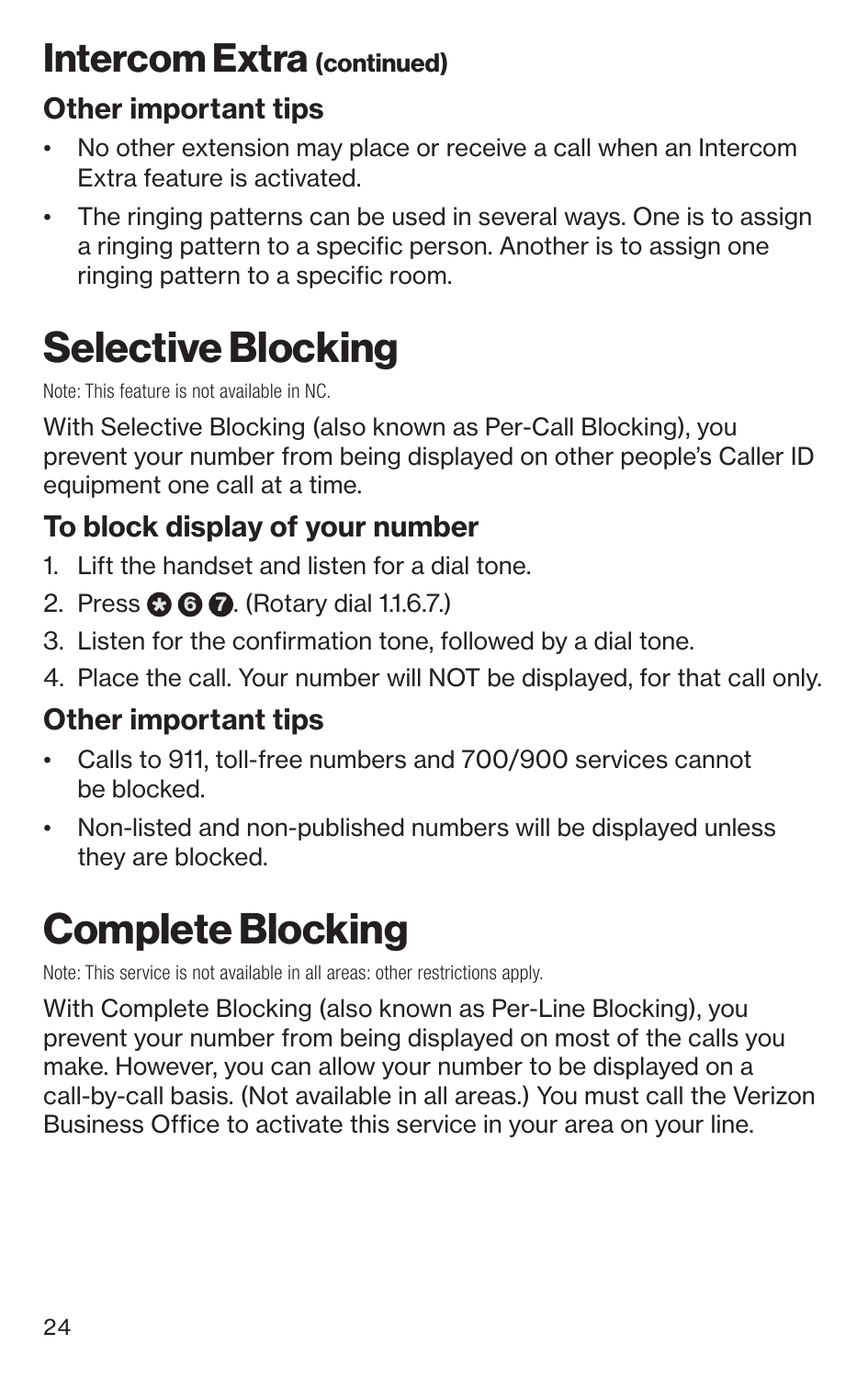### **To display your number**

- 1. Lift the handset and listen for a dial tone.
- 2. Press **8 2** . (Rotary dial 1.1.8.2.)
- 3. Listen for the confirmation tone, followed by a dial tone.
- 4. Place the call and your number will be displayed for that call only.

### **Other important tips**

- Calls to 911, toll-free numbers and 700/900 services cannot be blocked.
- Non-listed or non-published numbers will be displayed unless they are blocked.
- PA customers only: to test your blocking service, call 1.800.562.5588 within PA.
- NY and CT customers only: to test your blocking service, dial your 3-digit area code plus 890.1900.
- New England customers only: to test your blocking service, call 1.888.599.2927.

# **Priority Call**

With Priority Call, you can assign a special ring to six or twelve numbers within your regional calling area. Change the numbers on your list or turn the service off anytime.

### **To turn Priority Call On/Off or change/review your list**

- 1. Lift the handset and listen for a dial tone.
- 2. Press **6 1** .\* (Rotary dial 1.1.6.1.)
- 3. Listen to the voice recording for instructions on how to turn your service on or off and how to change or review your list.

 \*In some areas, turn Priority Call off by pressing **8 1** . (Rotary dial 1.1.8.1.)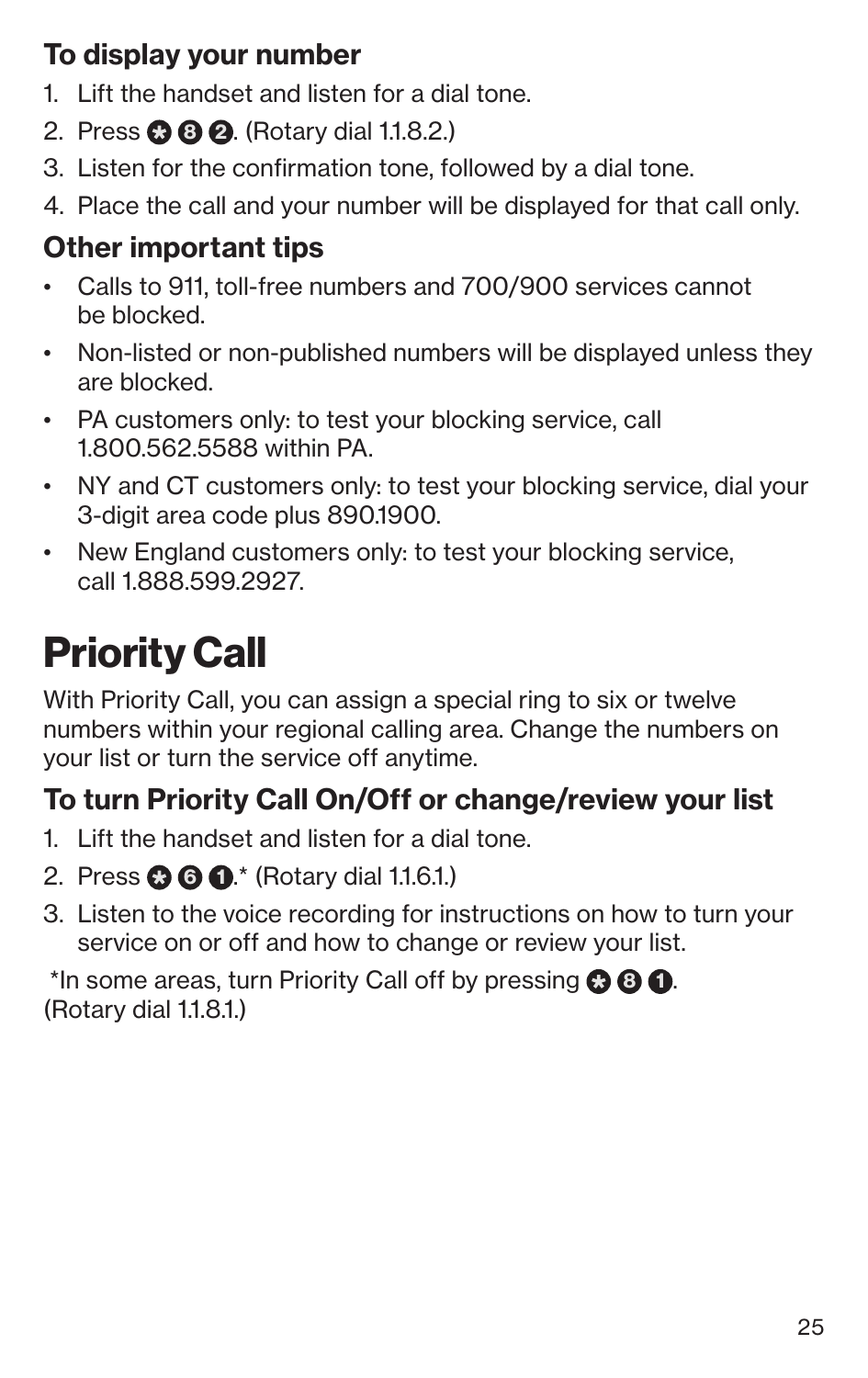### **Priority Call (continued)**

### **Other important tips**

- When a Priority Caller tries to reach you, you'll hear a series of short-long-short rings.
- If you are in an area where Priority Call stores six numbers and you want to remove all numbers at the same time, press **0 0 8**.
- Any calls made to you that are not on your list, from outside your defined calling area or through the operator, will ring normally.

# **Select Call Forwarding**

Note: This feature is available only in DC, DE, MD, NJ, PA and VA.

With Select Call Forwarding, you can designate calls from six or twelve phone numbers (depending on region) to be forwarded to a number of your choice anywhere within your regional calling area. Only calls from a list of numbers you select will be forwarded; all other calls will ring at your regular number. You can change the numbers on that list at any time. You can also turn Select Call Forwarding service off temporarily without changing your list. Call your local Verizon Business Office to confirm if Select Call Forwarding in your area allows for six or twelve numbers.

### **To create your Select Call Forwarding list**

- 1. Pick up the handset and listen for a dial tone.
- 2. Dial **6 3** . (Rotary dial 1.1.6.3.)
- 3. Follow the spoken, automated instructions.

### **To turn on/off and update your list**

- 1. Lift the handset and listen for a dial tone.
- 2. Dial **6 3** . (Rotary dial 1.1.6.3.)
- 3. Listen for an announcement giving the current status of the service—On or Off and how to change or review your Select Call Forwarding list. The phone numbers you enter on your Select Call Forwarding list will be repeated to you.
- 4. If you need the instructions repeated, dial **0** .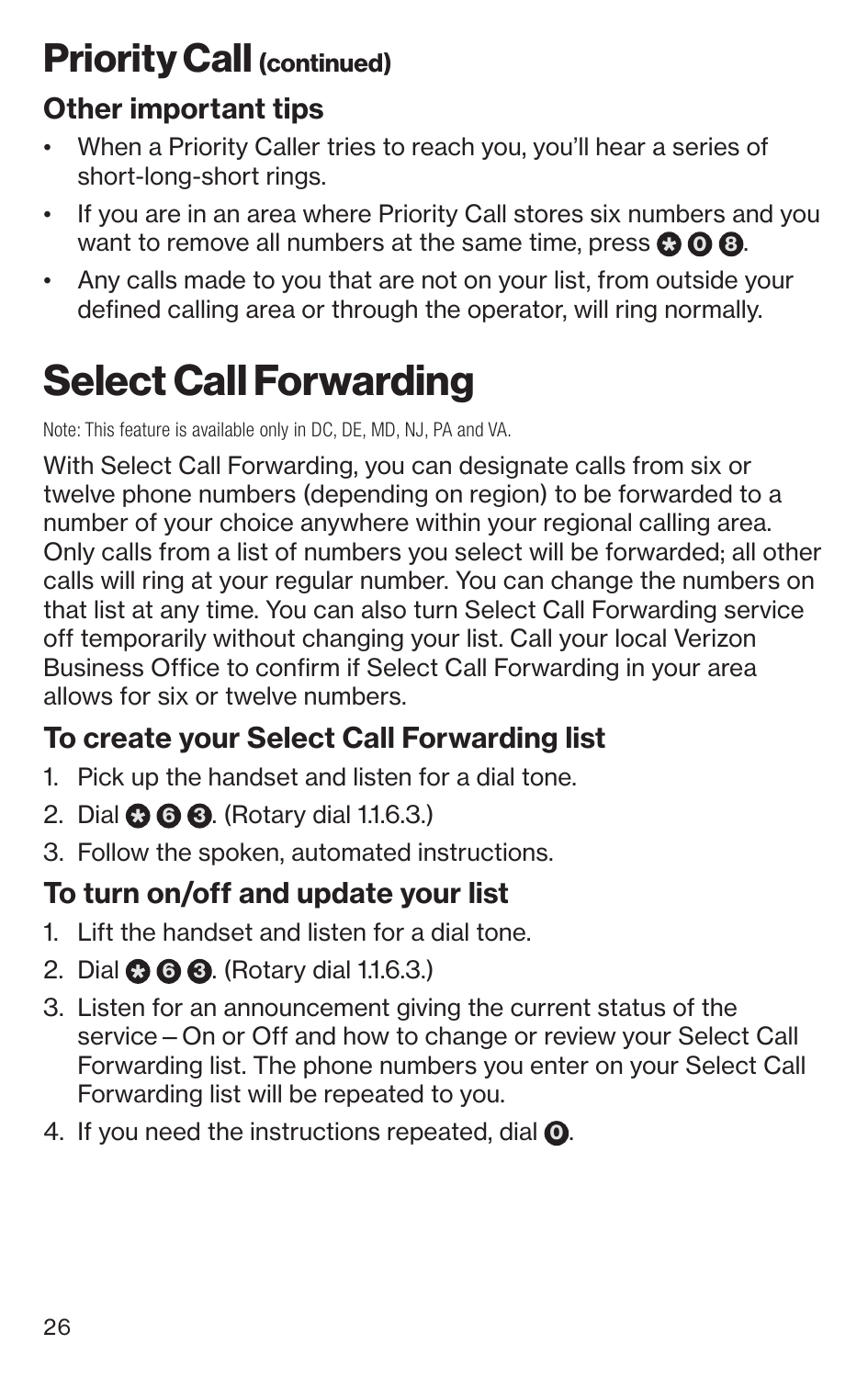### **When Select Call Forwarding is on**

- You will hear one short ring.
- You cannot answer a forwarded call at your telephone when Select Call Forwarding is turned on.
- All other calls not on your Select Call Forwarding list will ring your telephone with a normal ring and can be answered.

### **Other important tips**

- In some areas, to turn Select Call Forwarding off, dial **8 8 8**. (Rotary dial 1.1.8.3.)
- You can store six or twelve numbers from within your defined calling area on the Select Call Forwarding list. If your list is full, you must delete one number before you can add another.
- If you are in an area where six numbers can be forwarded, dial **0 8** to remove all numbers from your list.
- You may forward calls to any local or long distance number. If you forward to a long distance number, you will be charged for each completed call.
- If you have measured or message service, the forwarded calls will be included in your phone bill.

### **Speed Dialing**

Note: Speed Dialing 30 is not available in NC.

Speed Dialing lets you place a call to either eight or thirty local and long distance numbers (depending on your service) from any phone in your home by dialing just one or two digits. Operating procedures differ by state.

- **1** Lift the receiver and press **3 4 4** or **3 6 6**. (Rotary dial 1.1.7.4 or 1.1.7.5.)
- If you have a rotary or pulse phone, dial 74 or 75, in any state.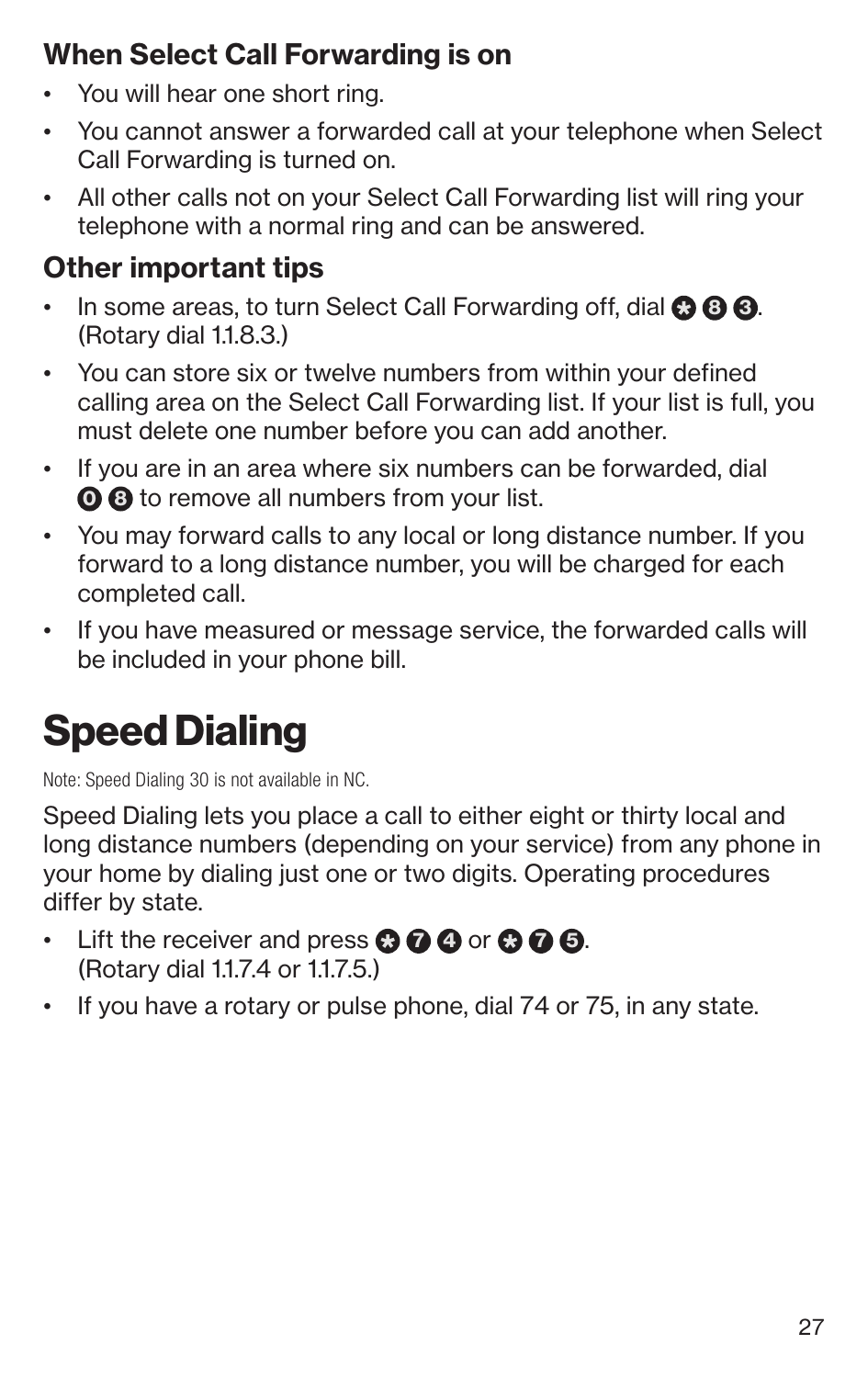### **Speed Dialing (continued)**

### **If you have Speed Dialing 8**

- 1. Lift the receiver and listen for a dial tone.
- 2. Press **7 4** . (Rotary dial 1.1.7.4.)
- 3. Listen for a dial tone.
- 4. Press the speed code (2 through 9).
- 5. Dial the desired number.
- 6. Listen for the confirmation tones.
- 7. Hang up or wait for a dial tone.
- 8. Repeat these steps until you have assigned a different code to each number on your Speed Dialing list.

### **If you have Speed Dialing 30**

- 1. Lift the receiver and listen for a dial tone.
- 2. Press **7 5** . (Rotary dial 1.1.7.5.)
- 3. Listen for a dial tone.
- 4. Press the speed code (20 through 49).
- 5. Dial the desired number.
- 6. Listen for the confirmation tone.
- 7. Hang up or wait for a dial tone.
- 8. Repeat these steps until you have assigned a different code to each number on your Speed Dialing list.

### **To place a call with Speed Dialing**

- 1. Lift the handset and listen for a dial tone.
- 2. Press the code for the number you want to call (2 through 9, or 20 through 49) and the  $\bullet$  sign.

- If you program long distance numbers, be sure to dial  $\bigcirc$  before the area code and number (if required).
- Do not use the numbers 0 or 1 as Speed Dialing codes (1 is reserved for long distance access and 0 is reserved for the operator).
- There is no charge for changing numbers on your Speed Dialing list.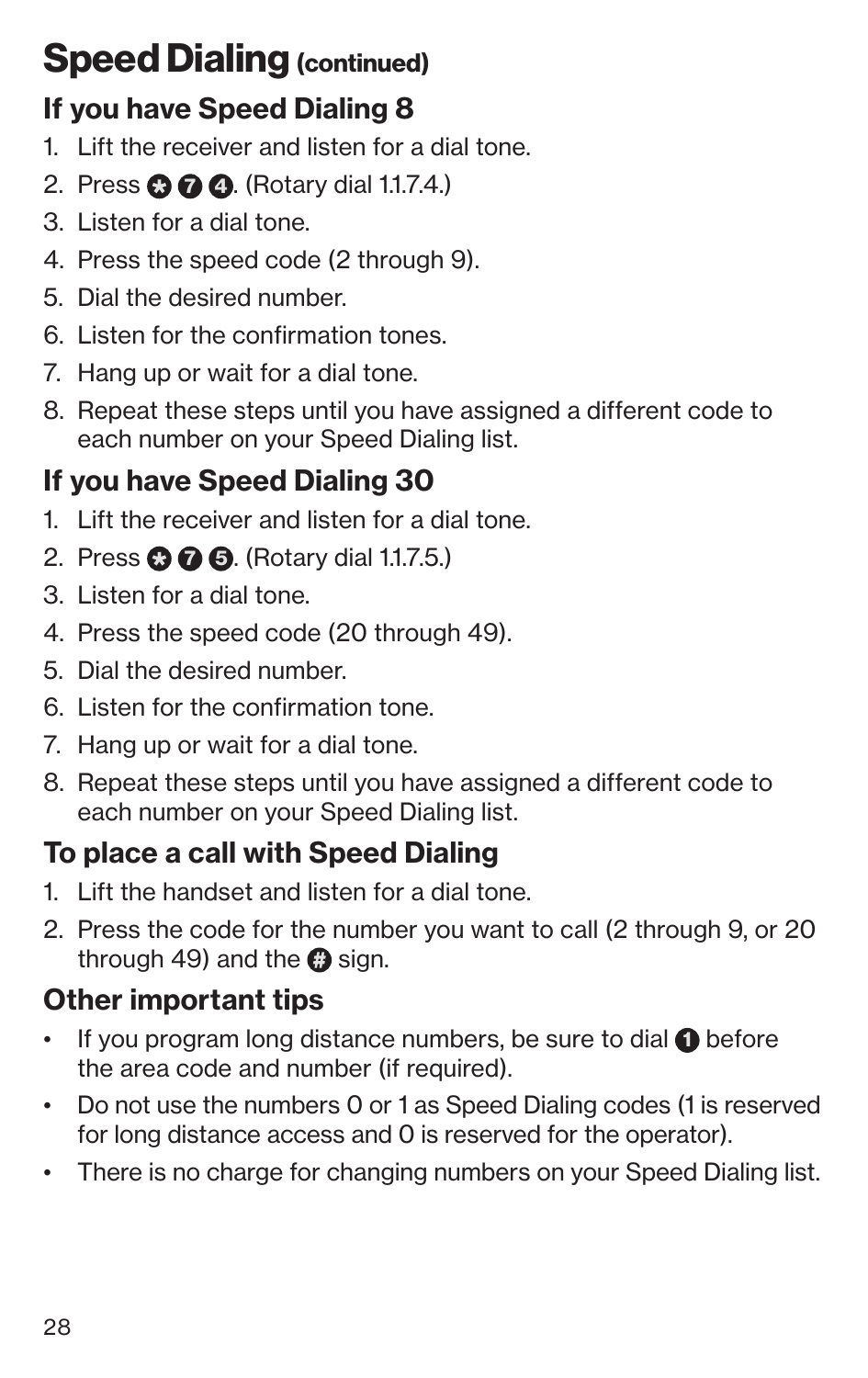- Once you assign a phone number to a code, that phone number cannot be deleted. Instead, replace it with another phone number or, if you don't have one, use your own phone number.
- In most areas, at least seven digits are required to program Speed Dialing. For programming numbers such as 911, check with your local Business Office.

### **Three-Way Calling**

Three-Way Calling allows you to add a third person to your conversation, for example a friend or coworker. You can even connect long distance calls.

#### **To add a third person to your call**

- 1. Press and release your phone's recall feature (the flash key, switchhook or hang-up button) to put the first call on hold.
- 2. Listen for three short tones/beeps, followed by a dial tone.
- 3. Dial the number of the second person you want to add to the conversation.
- 4. When that person answers, press the recall feature (the flash key, switchhook or hang-up button) once, and all three of you will be connected.

#### **To disconnect parties**

- Any person can leave the conversation by hanging up. The remaining persons will remain connected.
- You can remove the third person anytime by pressing the recall feature (the flash key, switchhook or hang-up button) once.
- To disconnect the entire three-way call, simply hang up. The other two people will be automatically disconnected.

- If the second line is busy or there is no answer, return to the first caller by pressing the recall feature (the flash key, switchhook or hang-up button) twice.
- Either of your connections can be local or long distance. All local, regional toll and long distance charges apply.
- Three-Way Calling is offered in some areas on a "pay-per-use" basis. Rates vary by state.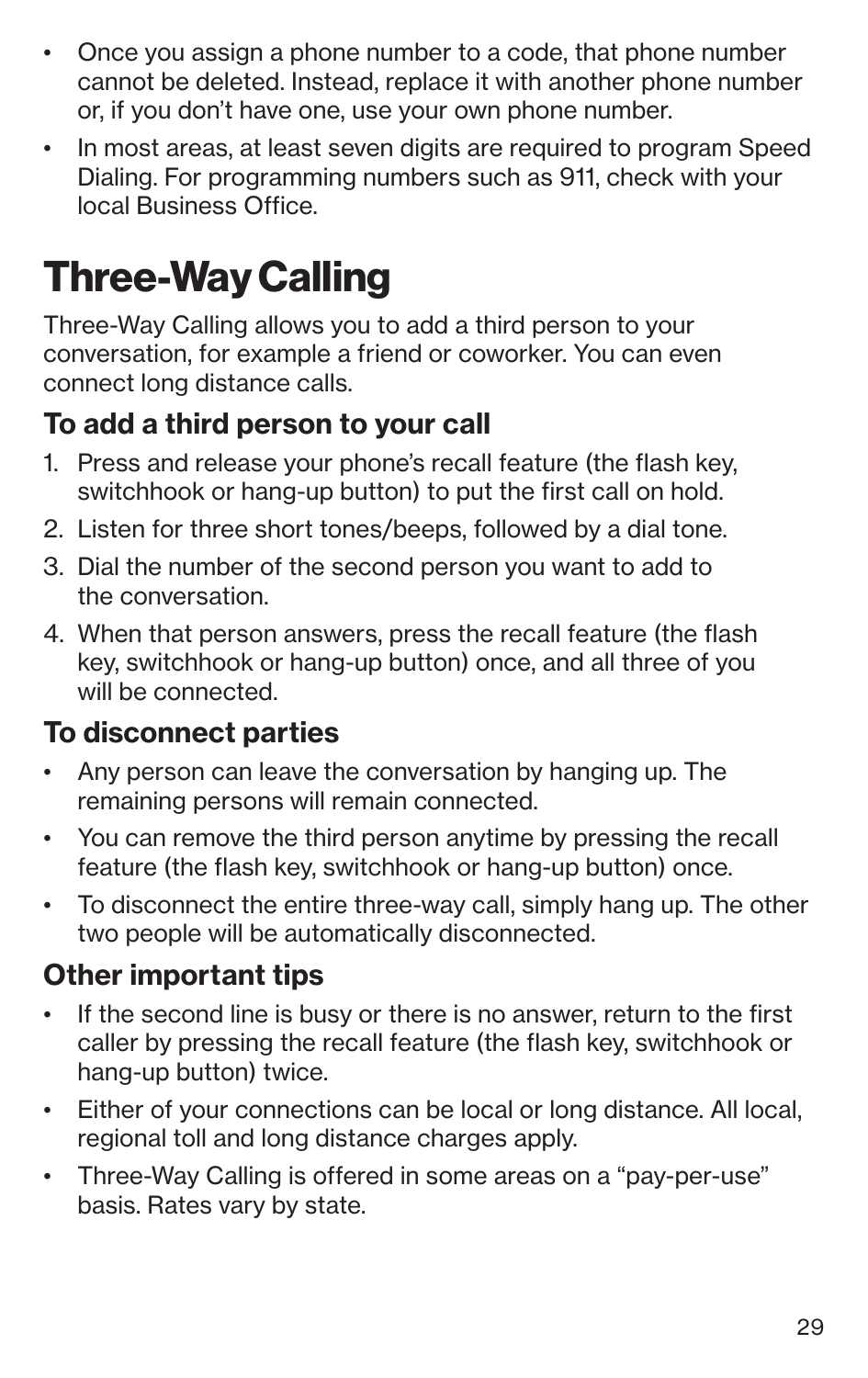### **Three-Way Calling (continued)**

This service is not available to pay phone and Centrex customers.

**Warning:** To avoid placing a three-way call accidentally, hang up your phone for at least three seconds between every call, whether it's a three-way call or not, to reset your phone line. If you have a fax machine or modem that allows simultaneous dialing, make sure you reprogram it to allow at least three seconds between transmissions.

### **Ultra Forward**

Note: This feature is available only in DC, DE, MA, MD, NJ, NY, PA and VA.

Ultra Forward Service lets you forward your calls or change your forwarding number from virtually any touch-tone phone.

### **When using your Ultra Forward Service for the first time**

- 1. Call 1.888.383.8080 from your home telephone number. Do not block your number by using either Per-Call Blocking or Line Blocking when placing this call. Press **8 2** to unblock your number if you have Line Blocking service.
- 2. Listen to the prompts; enter your 10-digit telephone number.
- 3. Listen to the prompts to establish your Personal Identification Number (PIN). Your PIN must be four-digits long.
- 4. The system will then indicate that you have successfully initialized your Ultra Forward Service. Since this is your initial setup, following security confirmation, you must change your PIN. Please enter your new 4-digit PIN.

#### **To forward calls from a remote location**

- 1. Lift the handset and listen for a dial tone.
- 2. Dial the Ultra Forward access telephone number 1.888.383.8080.
- 3. Enter your 10-digit telephone number (the telephone number on which you have subscribed to Ultra Forward).
- 4. Enter your PIN, which you established when initializing your service.
- 5. You will then hear the Main Menu options.
- 6. Press  $\bigcirc$  **O** to access the Ultra Forward menu.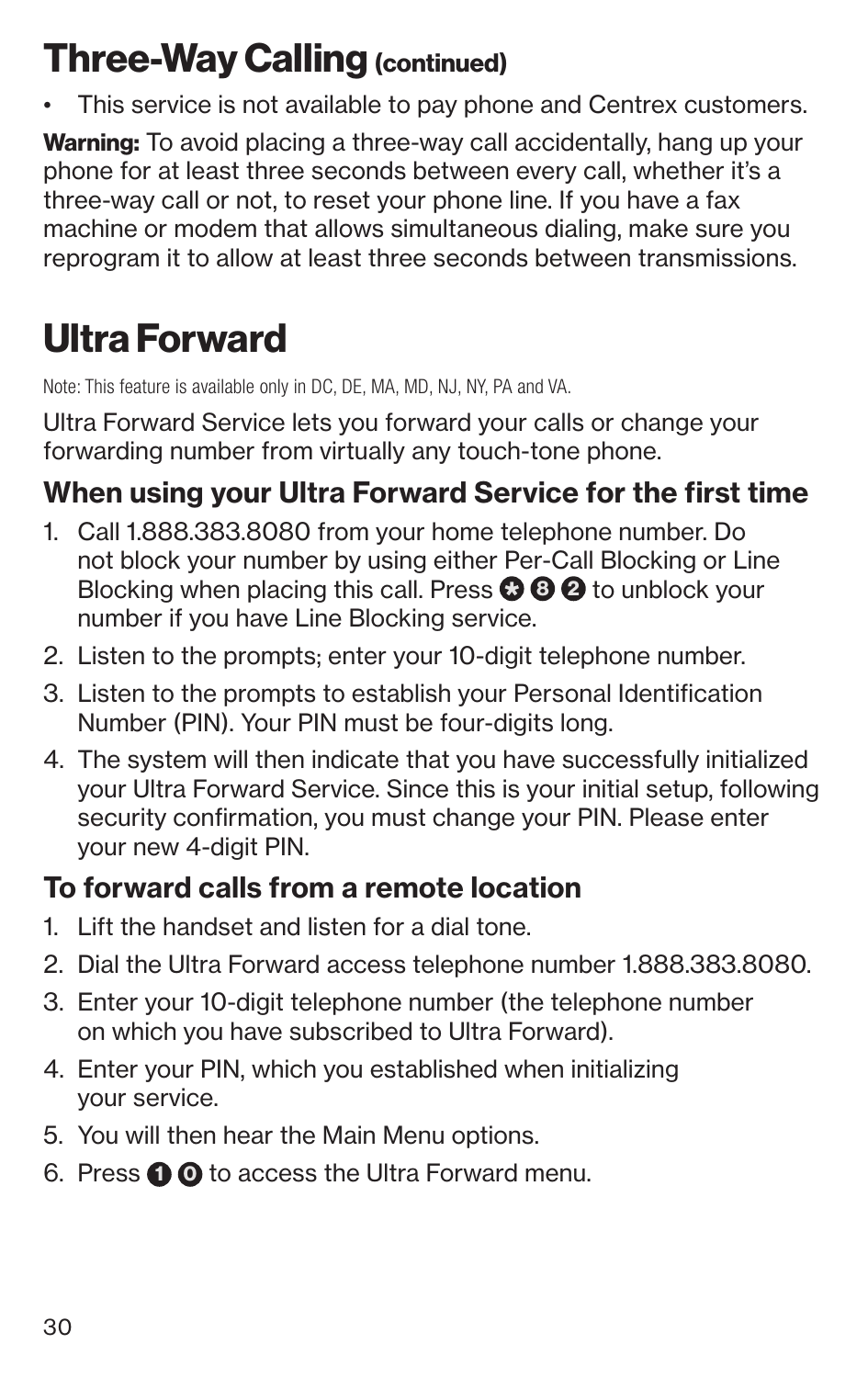### **Ultra Forward Menu:**

- 1. Press  $\bigcirc$  to turn on Ultra Forward.
- 2. Press **2** to turn off Ultra Forward.
- 3. Press **3** to check the status of Ultra Forward.
- 4. Press **4** to enter, review or change your forward-to number.
- 5. Press  $\bullet$  to return to the Main Menu.
- 6. Press **0** to exit the system.

- If your PIN is lost or forgotten, please contact a Verizon service representative to assist you in resetting your PIN. You must call from your home or office phone subscribed to Ultra Forward in order to receive this assistance.
- The activation number (1.888.383.8080) can be called from the Continental US only, not including Alaska or Hawaii. Outside the Continental US, customers may call (1.215.243.1714) for activation (after initial setup), but long distance charges will apply.
- Ultra Forward has no reminder ring like other Verizon forwarding products.
- When Ultra Forward is active, it will override all other Verizon call forwarding services, for example Call Forwarding or Call Forwarding Busy Don't Answer. Similarly, when Ultra Forward is deactivated (turned off) on the line, any other call forwarding services on your line will work normally. Please see this user guide for more information on how to activate and deactivate other forms of call forwarding.
- Ultra Forward will not forward calls placed to a customer's Distinctive Ring phone number(s).
- Ultra Forward cannot forward calls to international numbers.
- Be sure to use a 12-button telephone with touch-tone capability.
- When you forward your calls, you will be charged the appropriate local, regional toll or long distance charges for all calls that are forwarded.
- If you have Call Waiting, press **7 0** to turn on Cancel Call Waiting before using Ultra Forward. This will ensure that an incoming call will not interrupt you as you activate or deactivate your forwarding service.